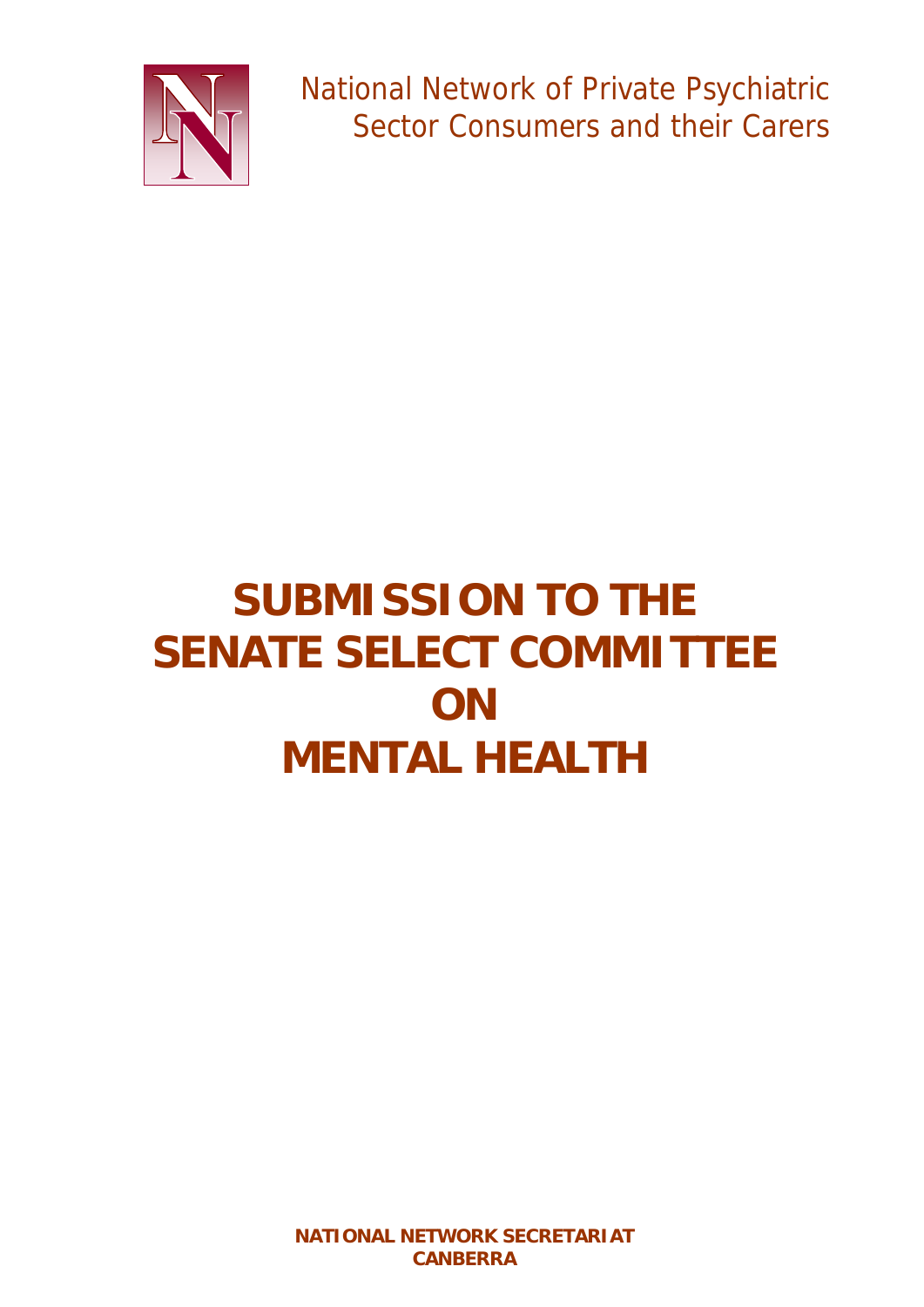# **TABLE OF CONTENTS**

| 1. |                                                                                                     |                                                                                               |  |  |
|----|-----------------------------------------------------------------------------------------------------|-----------------------------------------------------------------------------------------------|--|--|
| 2. |                                                                                                     |                                                                                               |  |  |
| 3. |                                                                                                     |                                                                                               |  |  |
| 4. |                                                                                                     |                                                                                               |  |  |
| 5. |                                                                                                     |                                                                                               |  |  |
| 6. |                                                                                                     |                                                                                               |  |  |
| 7. |                                                                                                     |                                                                                               |  |  |
|    | 7.1                                                                                                 |                                                                                               |  |  |
|    | 7.2                                                                                                 |                                                                                               |  |  |
| 8. |                                                                                                     |                                                                                               |  |  |
| 9. |                                                                                                     | Use of Low Dose Atypical Anti-psychotic Medication in the Private Sector ---------------13    |  |  |
|    |                                                                                                     |                                                                                               |  |  |
|    | 10.1                                                                                                |                                                                                               |  |  |
|    | 10.2                                                                                                |                                                                                               |  |  |
|    | 10.3                                                                                                | Integration between consumers, their carers, and service providers ------------------14       |  |  |
|    | 10.4                                                                                                | Integration between rural and remote communities, and mental health services----14            |  |  |
|    | 10.5                                                                                                | Integration between psychologists and hospital-based care----------------------------------14 |  |  |
|    | 10.6                                                                                                |                                                                                               |  |  |
|    |                                                                                                     |                                                                                               |  |  |
|    | 11.1                                                                                                |                                                                                               |  |  |
|    | 11.2                                                                                                |                                                                                               |  |  |
|    | 11.3                                                                                                |                                                                                               |  |  |
|    | 12. Consumer and Carer Participation in the Private Mental Health Sector ----------------------- 16 |                                                                                               |  |  |
|    | 12.1                                                                                                |                                                                                               |  |  |
|    | 12.2                                                                                                |                                                                                               |  |  |
|    |                                                                                                     |                                                                                               |  |  |
|    | 14. Remaining Terms of Reference as they Apply to the Private Mental Health Sector --- 18-25        |                                                                                               |  |  |
|    |                                                                                                     |                                                                                               |  |  |
|    |                                                                                                     |                                                                                               |  |  |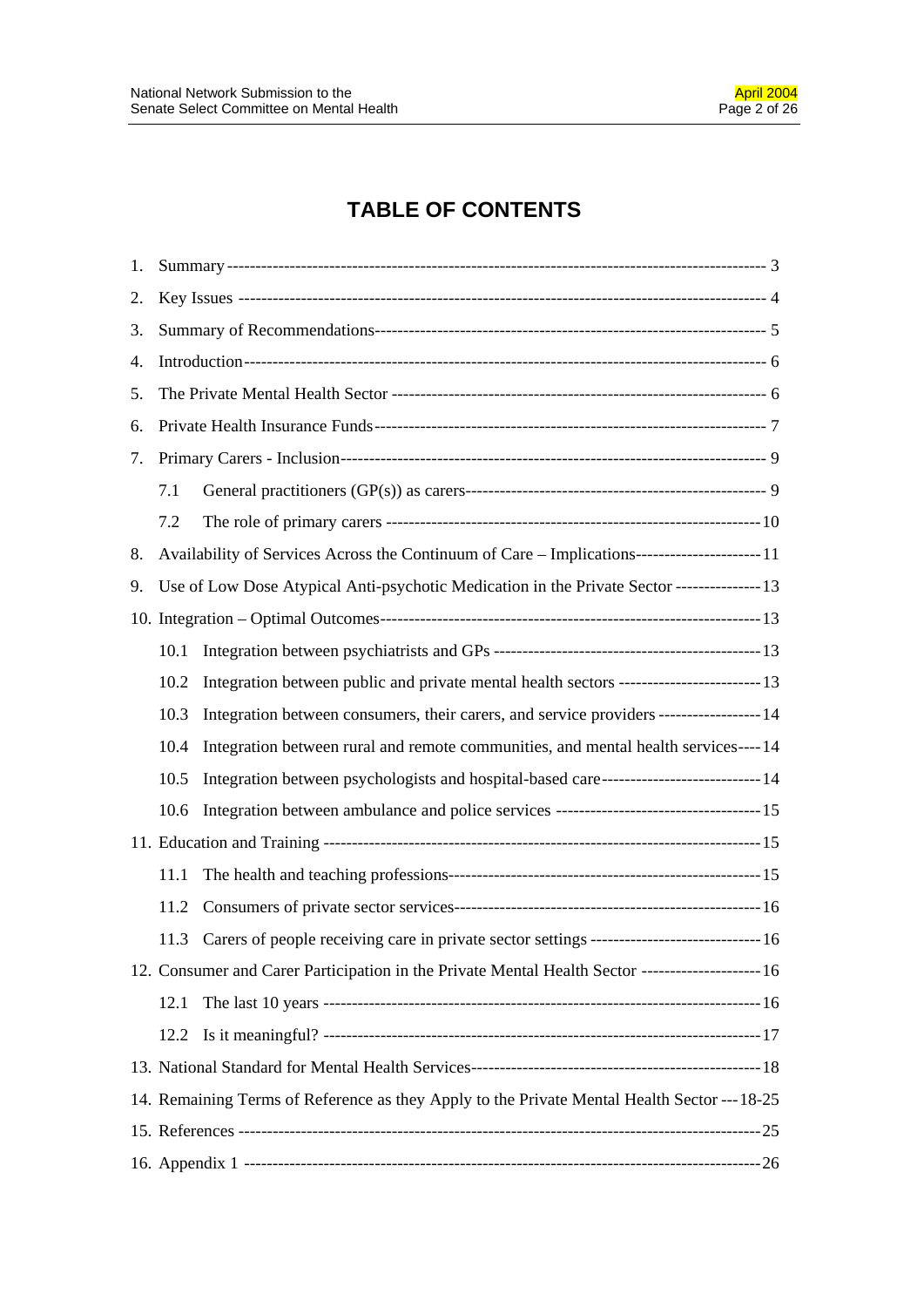### **1 SUMMARY**

It is the belief of the Australian community that the public sector mental health system is in 'crisis'. While this may not yet apply to the mental health services provided in the private sector, there are serious concerns emerging in relation to the practices of private health insurance funds (or Health Fund(s)) that we believe will, in time, impact on the **whole** mental health sector, if action is not taken.

In Australia, more people are treated privately than publicly and some issues are clearly common to both sectors. Adequate and appropriate standards of service provision, continuous quality improvement, and a comprehensive definition of consumer and carer participation, are needed for both sectors.

For the purposes of this Submission a *consumer* is a person using, or who has used, a private sector mental health service. A *carer* is a person, other than a service provider, whose life is affected by virtue of their close relationship with a private sector mental health consumer, or who has a chosen caring role with such a consumer. The carer may be a family member, partner, friend, neighbour, or paid helper, who is regularly caring for a person with a mental illness.

People who access mental health services within the private sector generally report better continuity of treatment and care. They do, however, have to contend with issues, which are different to public sector consumers. These issues include the following.

- The impact of changes to private health insurance legislation on the funding of private inpatient services.
- Variations in funding coverage of psychiatric services between Health Funds.
- Limitations in access to services as a result of tendering processes for psychiatric services.
- Substantial 'out-of-pocket' costs in a number of situations.

It has been demonstrated, particularly since the implementation of the National Mental Health Strategy in 1992, that the lived experiences of consumers and their carers provide a rich source of information about the quality, effectiveness, accessibility and appropriateness of mental health services. They know what does, and what does not, work for them.

It is the collective thoughts and lived experiences of private sector consumers and their carers, expressed through the *National Network of Private Psychiatric Sector Consumers and their Carers* (or National Network) that have informed this Submission.

Ms Janne McMahon Chair National Network Ph: 02 6270 5438 Fax: 02 273 5227 Em: ptaylor@spgpps.com.au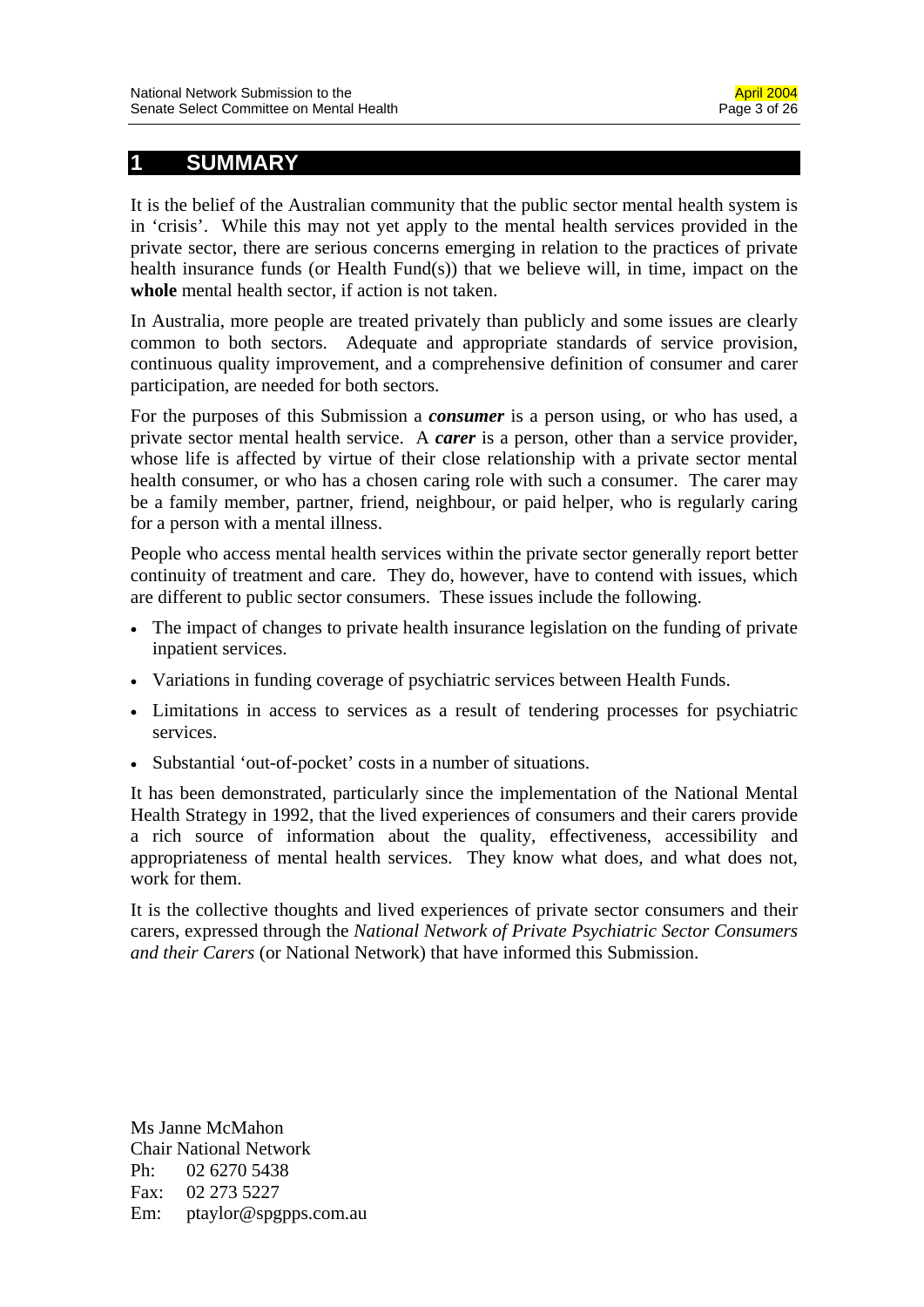### **2. KEY ISSUES**

In accordance with the Terms of Reference for the *Senate Select Committee on Mental Health*, the National Network has prioritised the eight key issues, which we consider to be crucial to the delivery of effective mental health services in the Australian private sector. In this Submission, those key issues are set out and expanded upon under the following Sections.

- **Section 6 Private Health Insurance Funds** addresses Term of Reference (d), *The appropriate role of the private and non-government sectors;*
- **Section 7 Primary Carers Inclusion,** addresses Term of Reference (g), *The role and adequacy of training and support for primary carers in the treatment, recovery and support of people with a mental illness;*
- **Section 8 Availability of Services Across the Continuum of Care Implications**, addresses Term of Reference (b)*, The adequacy of various modes of care for people with a mental illness, in particular, prevention, early intervention, acute care, community care, after hours crisis services and respite care;*
- **Section 9 Use of Low Dose Atypical Anti-psychotic Medication in the Private Sector***.*
- **Section 10 Integration Optimal Outcomes**

Sections 4 and 5 further address Term of Reference (d) *The appropriate role of the private and non-government sectors;* 

- **Section 11 Education and Training** for health professionals, teachers, and consumers and their carers is addressed in this section in relation to Term of Reference (g) *The role and adequacy of training and support for primary carers in the treatment, recovery and support of people with a mental illness*, and additional portion of (i), *education of the mental health workforce.*
- **Section 12 Consumer and Carer Participation in the Private Mental Health Sector** addresses Term of Reference (i), *Opportunities for reducing the effect of iatrogenesis and promoting recovery-focussed care through consumer involvement, peer support and education of the mental health workforce, and for services to be consumer-operated*
- **Section 13 The National Standards for Mental Health Services,** addresses Term of Reference (o), *The adequacy of data collection, outcome measures and quality control for monitoring and evaluating mental health services at all levels of government and opportunities to link funding with compliance with national standards*
- **Section 14 The Remaining Terms of Reference as they Apply to the Private Mental Health Sector**, are addressed in this Section.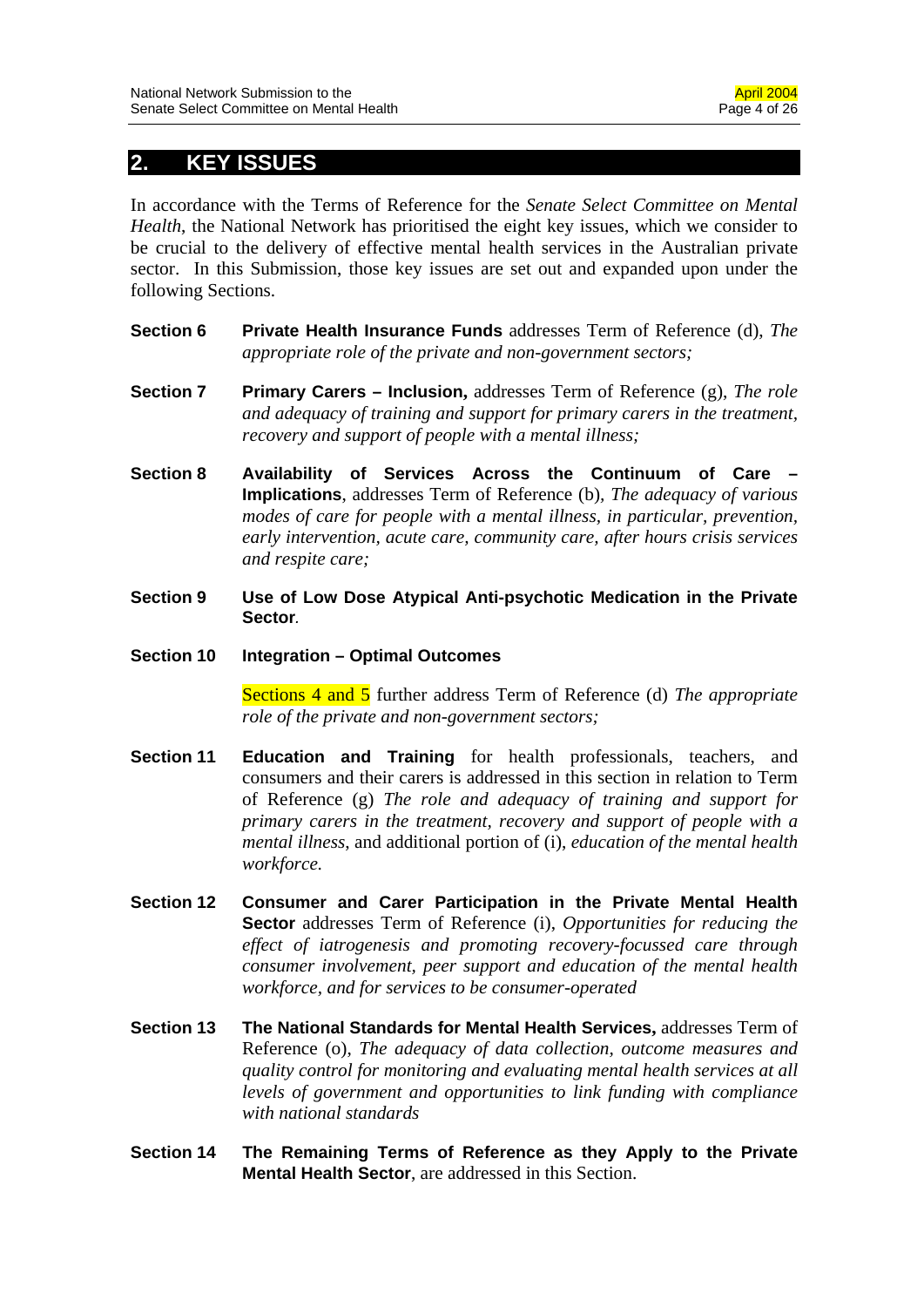### **3 SUMMARY OF RECOMMENDATIONS**

#### **RECOMMENDATION 1**

That the necessary steps be undertaken to amend the section of the *National Health Act 1953*, which governs private health insurance, to ensure *portability* between private health insurance funds. The amendments must ensure that once a private health insurance fund member has served a waiting period with one private health insurance fund, they are not required to serve another waiting period, should they elect to change their health insurer, on the same level of cover.

#### **RECOMMENDATION 2**

That the *Carer Allowance* be reviewed, as a matter of urgency, to enable those people caring for someone with a mental illness to be eligible for the Allowance (currently, Carers are not eligible because of the nature of the illness and requirements of the Carers Allowance). The amount paid under the Carer Allowance also needs to be reviewed, as the current amount is manifestly inadequate to sustain Carers in their full-time caring role.

#### **RECOMMENDATION 3**

That the *Guidelines for determining benefits for health insurance purposes for private patient hospital-based mental health care* be strengthened to ensure that mental health services provided in private hospitals with psychiatric beds comply with the Guidelines. Compliance with the Guidelines should also be a requirement of approved accreditation authorities in Australia.

#### **RECOMMENDATION 4**

That urgent changes to the Pharmaceutical Benefits Schedule are required to enable psychiatrists in private practice to prescribe atypical anti-psychotic medication to treat disorders other than schizophrenia and Bipolar 1 Disorder.

#### **RECOMMENDATION 5**

That there be greater collaboration between the health and education systems to effect significant changes in mental health education and training, including curriculum reform in the school and tertiary sectors; combined training programs for health professionals, consumers and their carers; and the development of more resources to reduce stigma and discrimination in the mental health sector.

#### **RECOMMENDATION 6**

That to overcome barriers to meaningful consumer and carer participation, all organisations involved in the funding and delivery of treatment and care in the private mental health sector should:

- (a) implement appropriate in-service education, that includes consumers and their carers as educators; and
- (a) formulate and adopt a comprehensive definition of consumer and carer participation for their organisations.

#### **RECOMMENDATION 7**

That the *National Standards for Mental Health Services* be reviewed, as a matter of urgency, to ensure that they are appropriate for proper implementation by mental health services in both the public and private sectors. Private sector mental health consumers and their carers must be included in the review process.

#### **RECOMMENDATION 8**

That urgent review of current State and Territory Mental Health Acts be undertaken to deal with impediments, such as those that prevent involuntary admissions to appropriate settings in the private psychiatric hospital-based sector. Urgent development of one National Mental Health Act for Australia is required which will enable the removal of barriers to continuity of care between States and Territories.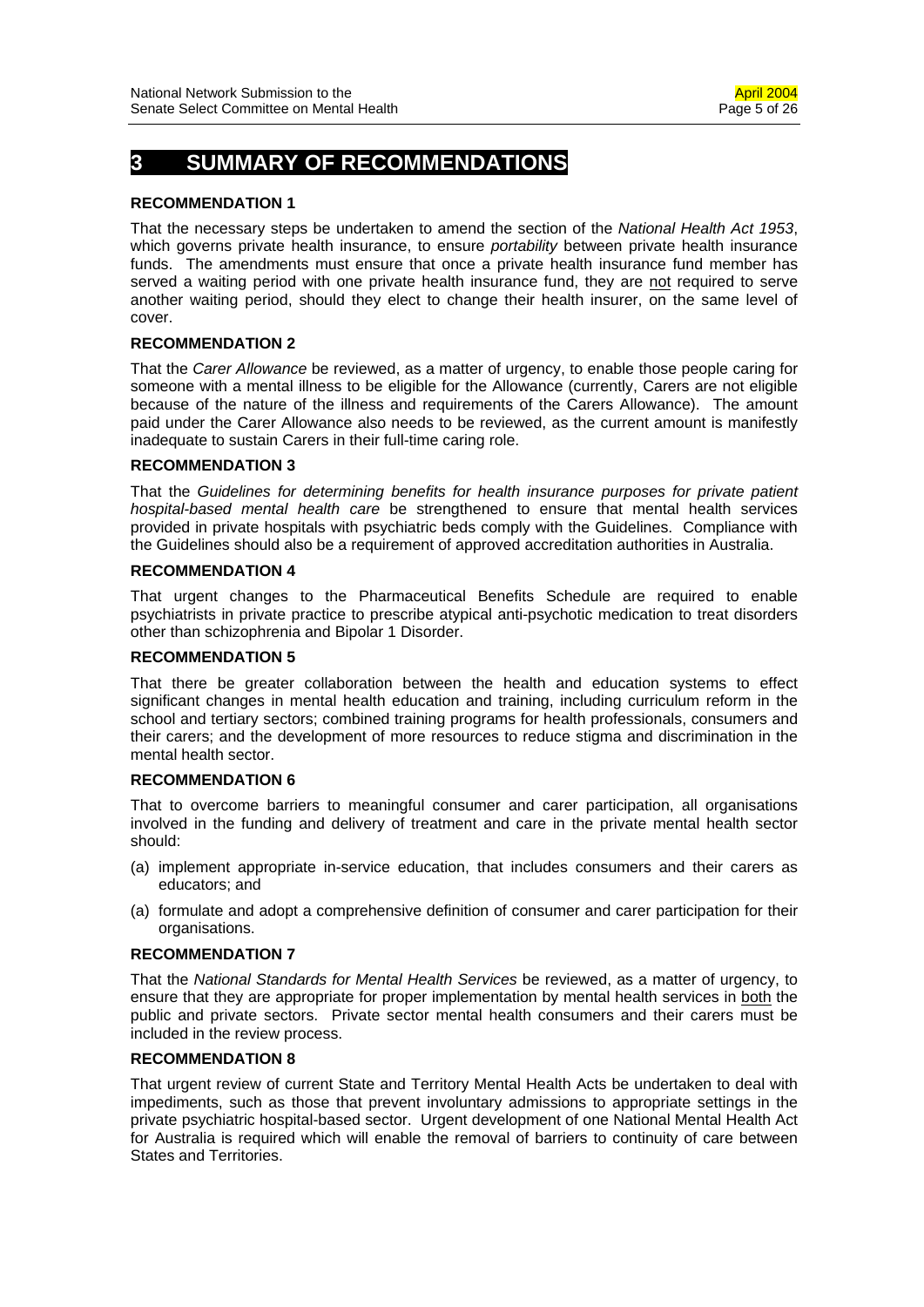### **4 INTRODUCTION**

The *National Network of Private Psychiatric Sector Consumers and their Carers* (hereafter National Network) represents Australians who contribute to Health Funds and who receive treatment and care, within the Australian private sector, for their mental illness or disorder.

The National Network seeks to promote the interests of members of the community requiring these services, and to promote effective advocacy as the driving force behind all changes in mental health services delivered in private sector settings. Since the beginning of 2002, the National Network has become an integral part of key policy and decision-making processes affecting many Australians.

The role of the National Network is to be the authoritative voice concerning the policy and practices of provider and funder organisations as they affect consumers and their carers using private sector mental health services.

The National Network welcomes this opportunity to make a submission to the *Senate Select Committee on Mental Health.* It represents an opportunity to raise issues of concern for people directly involved in the receipt of mental health services, and those that care for them, in private sector settings. These include treatment and care from psychiatrists in private practice, general practitioners (GP(s)) and private hospitals with psychiatric beds (or Hospital(s)).

The National Network would welcome the opportunity to discuss any of the issues raised in this Submission and would like to work together with the *Senate Select Committee on Mental Health* in a positive way to ensure that those who will be most affected by the findings of the Committee, that is consumers and their family carers, have direct input into it.

### **5 THE PRIVATE MENTAL HEALTH SECTOR**

In Australia, the private sector treats over half (50-60%) of all people seen by the Australian specialist mental health sector. It employs 16% of the national mental health workforce and provides 16% (approximately 1500) of total psychiatric beds. The private sector provides a range of mental health care, which includes the services provided by psychiatrists in private practice, which are funded through the Medicare Benefits Schedule, and inpatient and Day Only services provided currently by 46 private hospitals with psychiatric beds, for which Health Funds pay benefits. Over 90% of people with a mental health problem or mental disorder seeking inpatient mental health services in the private sector are privately insured. The remainder are people covered by other third party payers including the Australian Government Department of Veterans Affairs, compensation insurers or people who fund their own care. The following table provides an indication of the extent of the contribution to specialised mental health care in Australia made by private hospitals in 1999-2000.

| Overnight separations with<br>specialised psychiatric care<br>$(1999-2000)$ | Separations | Patient<br>days |
|-----------------------------------------------------------------------------|-------------|-----------------|
| Public acute hospitals                                                      | 63,635      | 927.332         |
| Public psychiatric hospitals                                                | 15.568      | 1.153.859       |
| Private hospitals                                                           | 20,126      | 341,265         |
| Total                                                                       | 99.329      | 2.422.456       |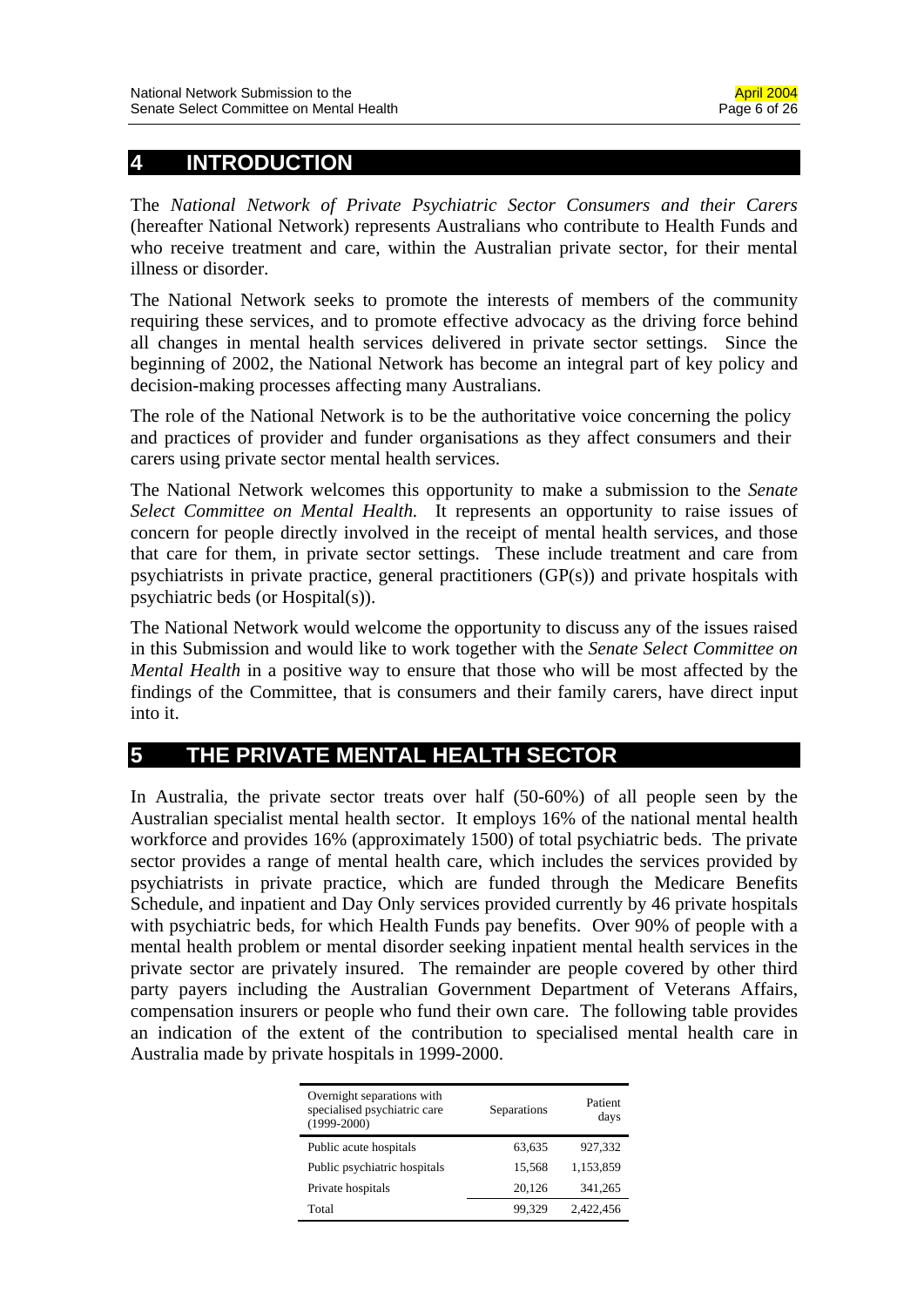By 2001-2002, the number of patient days spent in private psychiatric hospitals had increased by 23% and Separations were 28% more, relative to 1999-2000. The Australian Institute of Health and Welfare has also estimated that during 2002-2003, private hospitals provided 68% of all Same-day mental health services, and 91% of all Same-day Alcohol Use Disorder and Dependence services. The same report showed that private hospitals also provided 43% of all hospital-based psychiatry services and treated almost 100,000 patients. Despite the limitations of this data, it is evident that there has been substantial growth in the private psychiatric hospital sector since the beginning of the National Mental Health Strategy*<sup>1</sup> .*

In the private sector, 43 of the 46 (93%) Australian private hospitals with psychiatric beds have implemented the *Strategic Planning Group for Private Psychiatric Services (SPGPPS), National Model for the Collection and Analysis of a Minimum Data Set with Outcome Measures for Private, Hospital-based, Psychiatric Services*<sup>2</sup>. . Through participation in the National Model, Hospitals and Payers are able to clearly evaluate and monitor the quality and effectiveness of the care provided by those participating Hospitals.

### **6 PRIVATE HEALTH INSURANCE FUNDS**

The National Network calls on the Senate Select Committee on Mental Health to address the steady attempt by private health insurers to restrict their coverage for services that are accessed by private consumers who have a chronic mental illness. The National Network understands the complexities faced by the private health insurance industry in determining their products, and making decisions about the allocation of scarce funding resources in an environment of escalating health care costs. The National Network, however, holds serious concerns whenever *psychiatric* and *rehabilitation* services are targeted in an attempt to reduce the effect of rising costs. Mental illness is usually chronic, not episodic as the Terms of Reference imply. The question that needs to be asked, for example, is whether people with renal failure requiring constant dialysis should be denied this treatment. Additionally, would co-payments be applied to this treatment. The answer is obviously, no. Renal dialysis is chronic, why then single out psychiatry and rehabilitation.

Fundamentally, the key issues the National Network is concerned about include *portability* between health funds, *exclusionary* health insurance products, *limitations* on benefits paid for hospital-based care, *co-payments* for Day Programs, and *disputes* between Hospital providers and health funds.

### *Portability*

 $\overline{a}$ 

The National Health Act 1953 governs Health Funds and provides for *portability* between Funds. That is, once a Health Fund member has served a waiting period with one Health Fund, they are not required to serve another waiting period, should they elect to change insurers, with the proviso that the level of private health insurance cover

<sup>1</sup> Department of Health and Ageing (2003), *National Mental Health Report 2004, Eight Report – Summary of changes in Australia's Mental Health Services under the National Mental Health Strategy 1993-2002,* pp: 34-40, Commonwealth of Australia, Canberra.

<sup>2</sup> Morris-Yates A and the Strategic Planning Group for private Psychiatric Services Data Collection and Analysis Working Group (2000) *A National Model for the Collection and Analysis of a Minimum Data Set with Outcome Measures for Private Psychiatric Services.* Commonwealth of Australia, Canberra.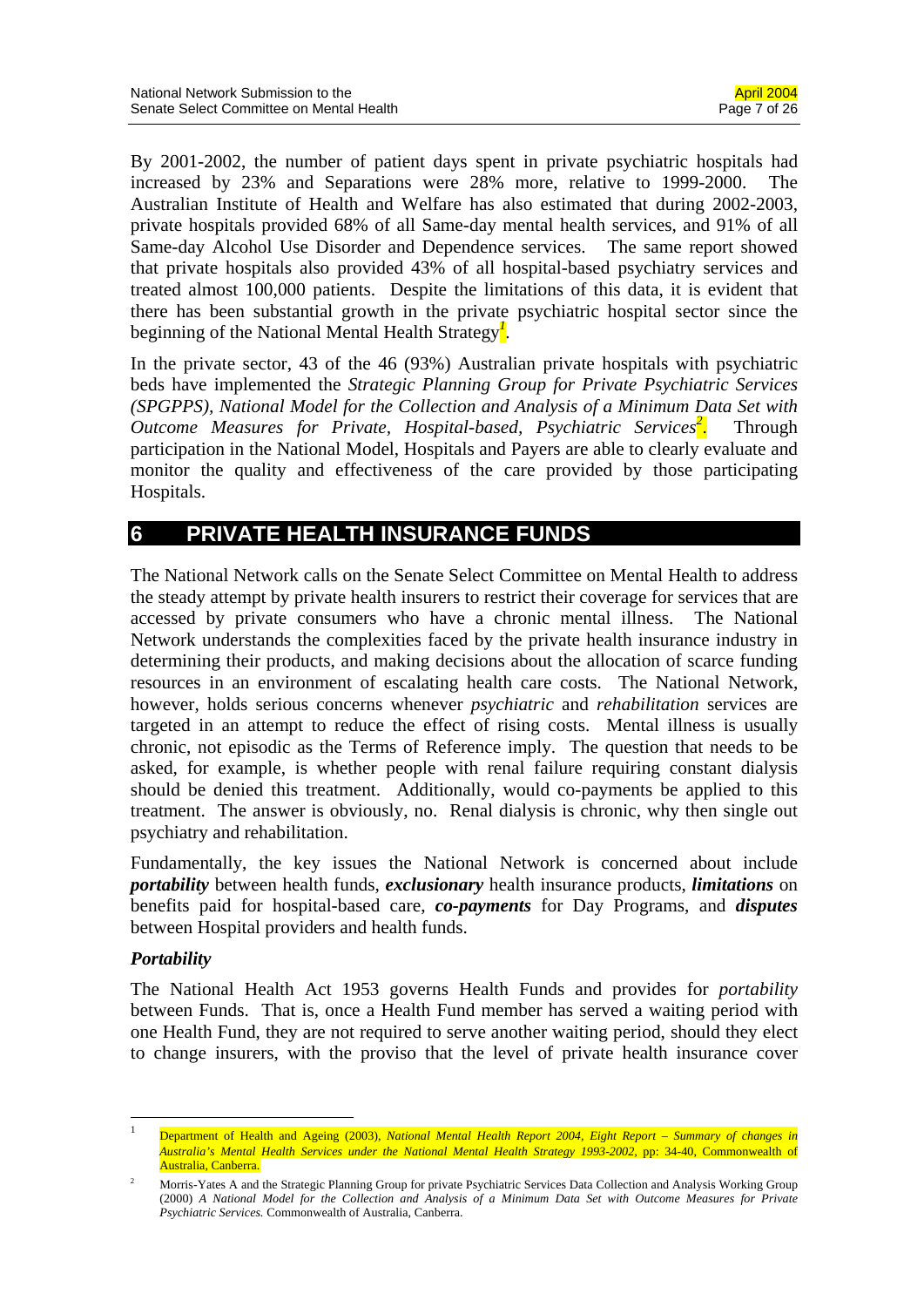remains the same. However, the wording concerning *portability* in the National Health Act is unclear and subject to differing legal interpretations.

The Private Health Insurance Ombudsman (PHIO) has acknowledged that it is probable that the wording of the legislation does not prohibit the imposition of waiting periods for Hospital Purchaser Provider Agreement Benefits in some transfer situations. The PHIO has also stated that:

*It is my view, following appropriate research and discussions that the intent of the drafters and the legislators was to prohibit the imposition of waiting periods in such circumstances.* 

This uncertain legal situation has permitted several private health insurance funds to undermine the meaning of the portability legislation. In the most recent and concerning case, the Australian Government, Department of Health and Ageing (DoHA) approved an application from the Health Fund, Australian Unity, to impose a twelve-month limitation for benefits only for *psychiatric* and *rehabilitation* services. This meant that consumers of private psychiatric services transferring to Australian Unity would have their benefits paid at the default level, which would leave the consumer with significant out-of-pocket expenses, regardless of the level of their private health insurance cover.

While the PHIO is concerned about the current *portability* situation, they have been advised that they are powerless to act, as the DoHA is entitled to approve changes such as those sought by Australian Unity. The National Network has tried several times to have this issue addressed by DoHA. The Department has advised that the whole issue of *portability* is under review and that it is not currently in a position to make a decision. The review has been on-going for over a year.

Though concerns about the restrictions on *portability* have been raised by the National Network and the Mental Health Council of Australia, nothing has been done. This is despite public reassurances of the Minister for Health and Ageing, The Hon. Mr Tony Abbott MP, that this would be addressed. This matter must be resolved to protect Australians against discriminatory practices.

#### *Exclusionary health insurance products*

Health Funds are allowed by law to offer a product that excludes benefits being paid for certain types of procedures. Common ones include products targeted towards the young, which exclude certain cardiac procedures or hip and knee replacements. The problem is that it is difficult, if not impossible, to accurately assess one's risk of contracting a particular condition or suffering a particular injury. Health Funds are prohibited, by law, from excluding payment of benefits for mental health services. They are, however, allowed to pay only a basic rate for some services. The default rate can be \$150 to \$200 per day below the actual service cost.

Health insurance products are complicated and consumers and their carers find it difficult to ascertain exactly what their private health insurance fund will or will not pay for, and whether or not their Health Fund will pay for the full range of services in a particular private hospital.

#### *Limitations*

A few Health Funds have also been applying *limitations* to the number of occasions of a service that they will fully fund in a calendar year.

#### *Co-payments*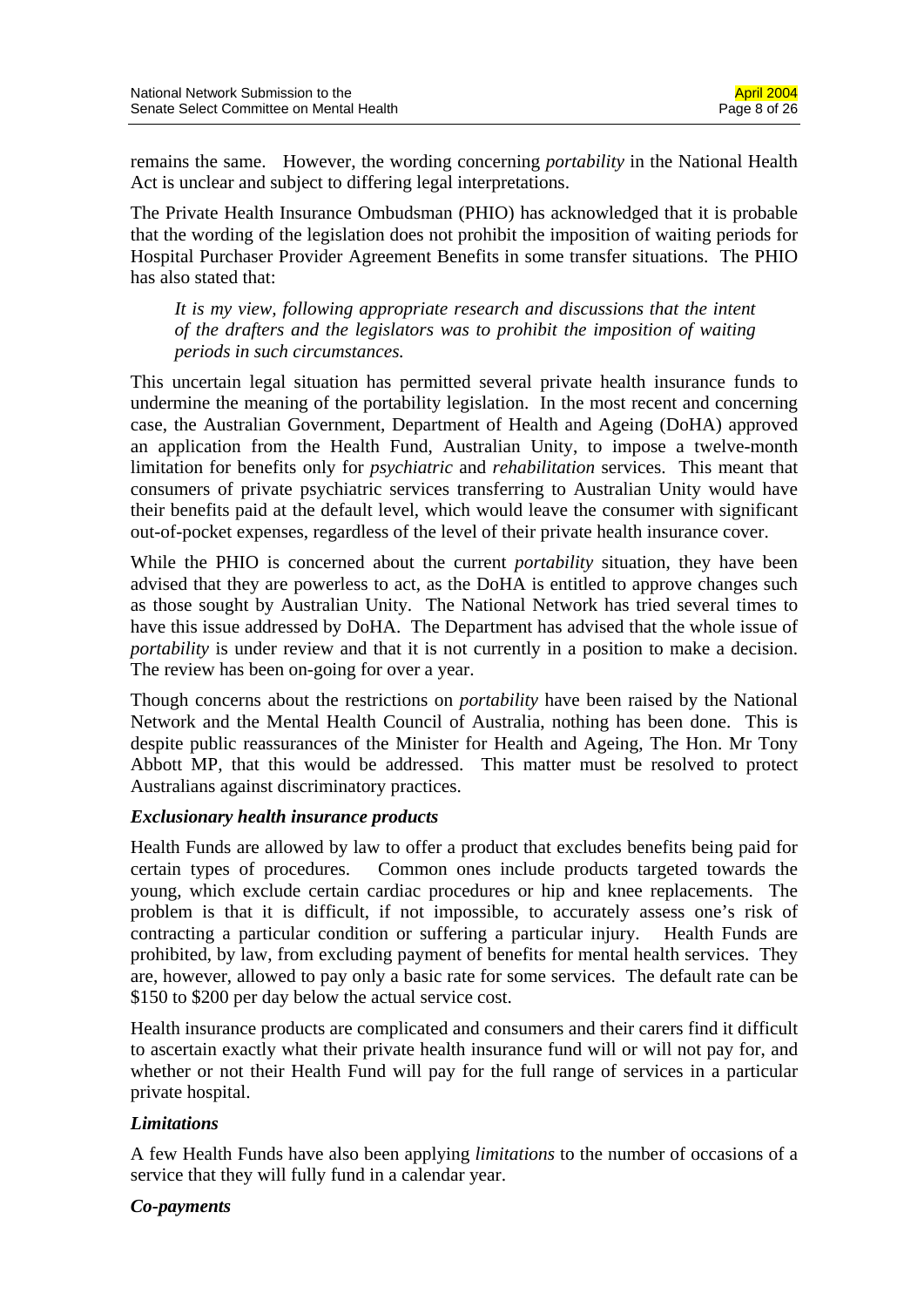The introduction of *co-payments* for persons attending Day Program activities has been done without any recognition of the patient's prior membership of the Health Fund. This places a large cost-burden upon the person with a chronic illness.

### *Disputes*

Health Funds contract with Hospitals for the level of benefits paid for services and this contractual environment is generally highly commercially competitive, with constant breakdowns in negotiations. The d*isputes*, which arise between hospital service providers and Health Funds can cause great distress to consumers and their carers. In some cases, the consumer is forced to find a new treating psychiatrist, because they do not have visiting rights to the private hospital that is the subject of the dispute.

If Health Funds continue to be allowed to sidestep some of their prudential obligations, then over time consumers will terminate their private health insurance, putting even more pressure upon the public mental health system.

#### **RECOMMENDATION 1**

**That the necessary steps be undertaken to amend the section of the** *National Health Act 1953***, which governs private health insurance, to ensure** *portability* **between private health insurance funds. The amendments must ensure that once a private health insurance fund member has served a waiting period with one private health insurance fund, they are not required to serve another waiting period, should they elect to change their health insurer on the same level of cover.** 

### **7 PRIMARY CARERS - INCLUSION**

The role, adequacy of education, and support for primary carers in private sector settings is not currently supported to the extent it should be. Any programs provided by private hospitals with psychiatric beds aimed at educating and supporting carers, are not financially recognised by private health insurance funds. Hospitals providing this type of program do so at the expense of that facility. The result is that access to this type of education and support is either very limited or non-existent in private psychiatric hospital settings.

### **7.1 General Practitioners (GP(s)) as carers**

The role of the GP is important to note here. Because of the non-existence of case workers, or case managers, upon discharge from acute inpatient settings in the private sector (other than the 12 of the 46 private psychiatric hospitals that offer Australian Government approved Outreach services), GPs often finds themselves being required to fulfil the role of a *type* of carer.

Mental illness and the provision of care by primary health care services is gaining greater significance and Australian Government support. Many privately insured consumers do not have access to a multi-disciplinary team, case manager or community services. While GPs attempt to fill that gap, their links to psychiatric services are limited, and with busy practices they do not have the time to take on this extra workload. While many health issues are complex and need specialist ongoing intervention, the role that GPs play is crucial for private sector consumers and their family carers.

### **7.2 The role of primary carers**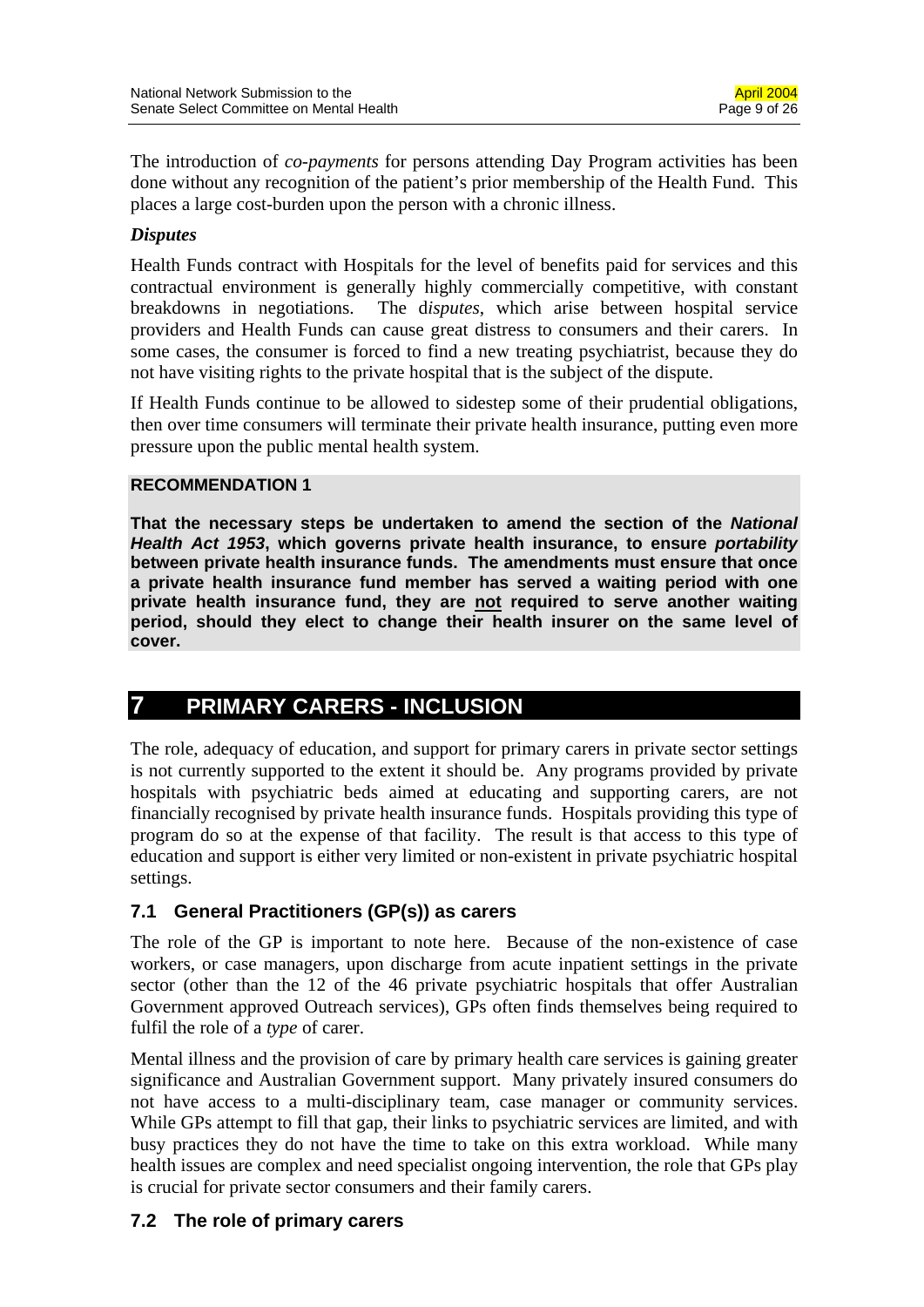The National Network feels the Terms of Reference do not adequately address the indispensable role of carers in the provision of mental health services in Australia. In this context, **a primary carer** may be defined as a family member, partner, friend, neighbour, or paid helper, who regularly cares for a person with a mental illness. According to the National Mental Health Strategy:

*...consumer and carer input is essential if improvements in service delivery are to be achieved.* 

Clearly, the Strategy recognises that carers are one of the key stakeholders in mental health. Yet, in practice, the role of the carer in service delivery is often ignored, rejected or seriously undervalued. In some cases, this appears to be a response to the requirement that consumer privacy be protected. Whether this is a pretext, or a reality, is debatable. The carer's rights are not observed nearly so assiduously. This has particular significance when the consumers are young people who are still the financial and psychological responsibility of their parents. Issues identified by carers that would help to reduce tokenistic interaction between carers, consumers and health professionals, and give due recognition to the fundamental role of carers in service delivery, include the following.

- The indispensable role of carers and their contribution to the wellbeing of consumers must be officially acknowledged.
- Carers should be consulted and have real input, where appropriate, in the formulation of patient treatment plans, including admission, medication requirements, patient progress and discharge.
- Carers require greater access to health professionals including doctors, psychologists and primary nurses, when the person they are caring for is hospitalised. Greater utilisation of their knowledge of consumers and their 'lived experiences' is also needed.
- Carers need substantially more educational opportunities for gaining the information and skills necessary for self-care and utilising community resources, especially support groups and crisis services.
- The lack of support groups for carers in rural areas remains a pressing issue.
- It is imperative that there be financial support for geographically isolated carers in order to meet travel and accommodation costs when patients are admitted to urban hospitals.
- There should be funding of respite for carers, as well as for consumers.
- Legalistic information, such as privacy guidelines and requirements for becoming a full-time carer and/or power of attorney, should be made more readily available to carers.
- In the light of their diverse and demanding responsibilities, it is clear that *full-time* carers require a much higher level of remuneration than they currently receive.
- A more committed education campaign to destigmatise mental illness, especially in rural areas, would benefit carers as well as consumers in terms of relationships with family members, friends, and the general community.

#### **Recommendation 2**

**That the** *Carer Allowance* **be reviewed, as a matter of urgency, to enable those people caring for someone with a mental illness to be eligible for the Allowance (currently, Carers are not eligible because of the nature of the illness and requirements of the Carers Allowance). The amount paid under the Carer**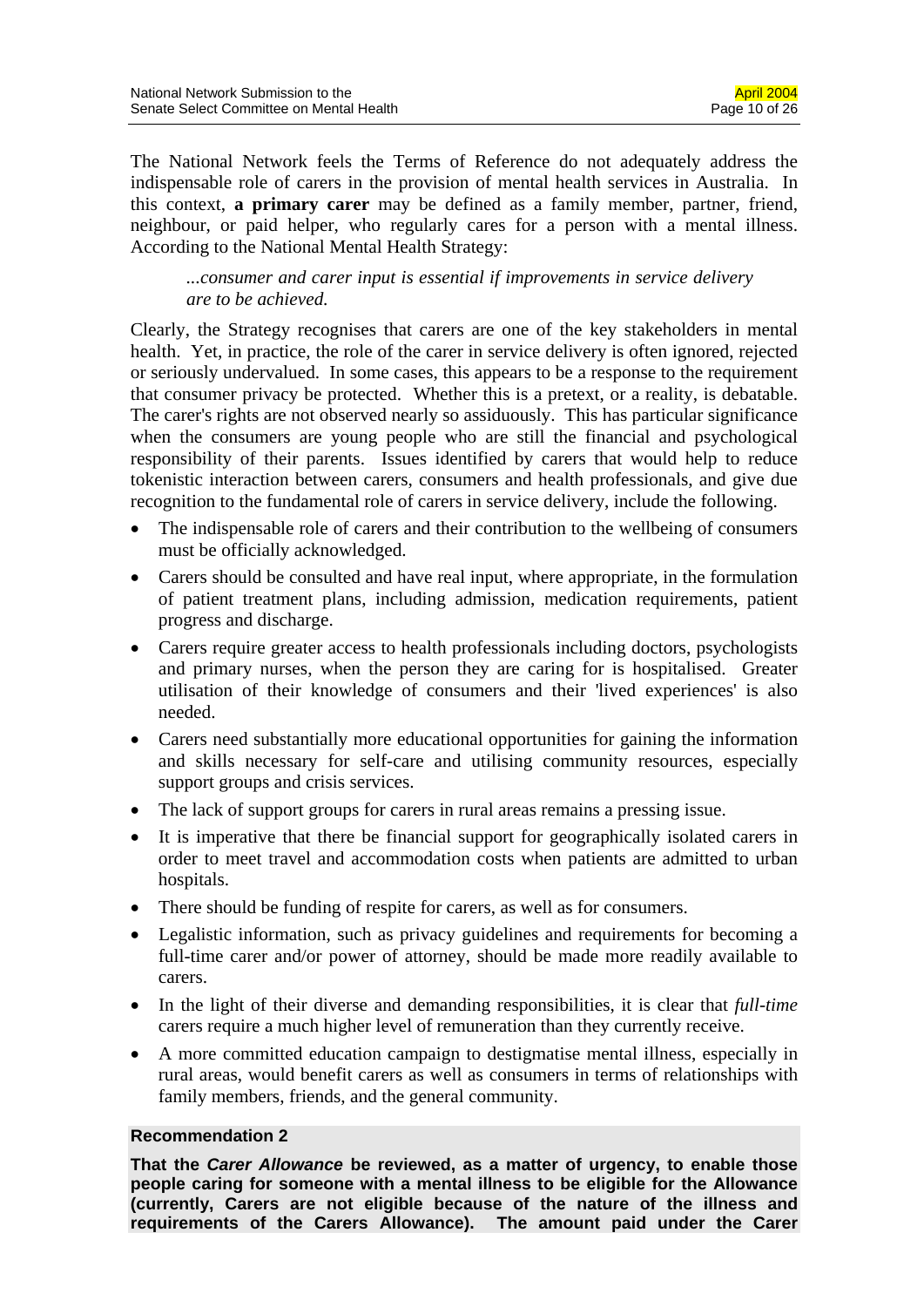**Allowance also needs to be reviewed, as the current amount is manifestly inadequate to sustain Carers in their full-time caring role.** 

### **8 AVAILABILITY OF SERVICES ACROSS THE CONTINUUM OF CARE – IMPLICATIONS**

The Australian public mental health sector provides a range of services that include intensive case management, crisis teams, mobile community teams and after hours care. The National Network is not aware of respite care provision. The private mental health sector has some way to go in being able to provide similar services.

The National Network brings to the attention of the Senate Select Committee on Mental Health the *Guidelines for determining benefits for health insurance purposes for private patient hospital-based mental health care*. 3

The Guidelines appear at **Appendix A** to this Submission.

The Guidelines are intended to assist Health Funds when approving psychiatric care programs for the purpose of paying private health insurance benefits. They cover the range of services that can be delivered by private hospitals with psychiatric beds. As such they provide an excellent guide to the kind of services that *should* be provided across the continuum of care. In reality, many of the services identified in the Guidelines are not necessarily available in all private hospital-based settings. For example, approved Outreach services are limited to only 12 of 46 facilities, there are no *dedicated* after hours crisis services, and respite care is non-existent. Ideally, if the full range of services were provided, then consumers and their carers would indeed have a true continuum of care incorporating a number of different services that could be provided in a variety of settings. Health Funds have difficulty in appropriating funding for these specific services. There needs to be an appreciable shift, including regulatory or legislative changes, to enable funding models to be developed to support these types of services, which are currently denied private sector consumers and their carers.

The Guidelines state:

*It is recognised that people with a mental illness, or mental disorder ideally require access to a comprehensive range of services, with an emphasis on coordination, integration and individualised care.* 

*There should be a range of specialist treatment and support services available for patients. Funding for some of these services will be provided by health funds, while other services will be funded through the CMBS, the Australian Government, State and Territory and Local Governments, other funders, and by the patients themselves.* 

*The continuum of care may include the following.* 

- *Early intervention*
- *Crisis assessment*
- *Domiciliary/community care*
- *Outpatient services*

 $\frac{1}{3}$ 

- *Day, half-day, partial-day and evening services*
- Commonwealth Department of Health and Ageing Circular, HBF 694 PH 433, *Guidelines for determining benefits for health insurance purposes for private patient hospital-based mental health care.*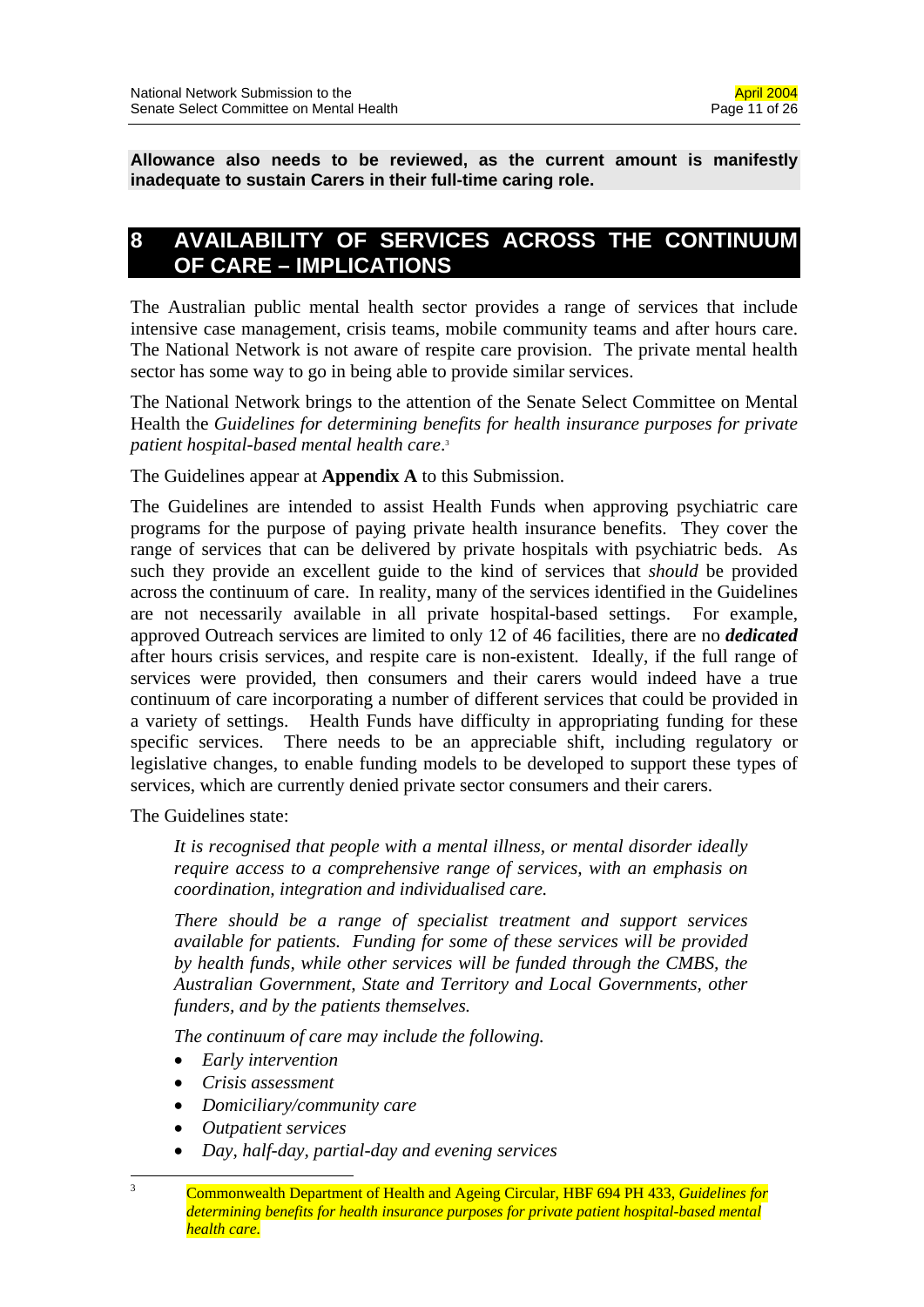- *Hospital programs*
- *Admitted overnight services, where necessary*
- *Maintenance and supportive care*
- *Patient and carer education*
- *Preventative care*
- *Discharge Planning*

Additionally, the Guidelines call for care delivery as follows:

*Care delivery should, where applicable to private patients, meet the principles for guiding the delivery of care as recommended by the National Standards for Mental Health Services4 , and should include the following.* 

*Choice, and access to a range of treatment options in consultation with the patient and, where appropriate, their family or carer(s).* 

- *Social, cultural and developmental context, meeting social and cultural values, beliefs and practices.*
- *Continuous and coordinated care delivered via a range of services across a variety of care settings.*
- *Comprehensive individualised care, access to treatment and support services able to meet specific needs during the various stages of the individual's illness.*
- *Treatment in the most facilitative environment.*
- *Care, which is documented and transparent, for example, through the use*  of Clinical Care Pathways and Clinical Practice Guidelines.<sup>5</sup>
- *Priority given to the most appropriate effective and cost–effective treatment options."*

Whilst these Guidelines provide guiding principles, there is no requirement for private hospitals with psychiatric beds, nor private health insurance funds, to implement them as part of their contractual arrangements under their Hospital Purchaser Provider Agreements. The Guidelines are also not recognised by the authorised accreditation agencies in Australia, as part of the accreditation processes. No reference is made to the Guidelines in the Australian Government's National Standards for Mental Health Services.

After much consideration, the National Network believes these Guidelines represent current best practice for private sector mental health services. As guidelines, however, they lack the ability to have any real impact on the sector. There is no requirement on hospitals and health funds to demonstrate that the best practice articulated in the Guidelines, is actually being followed.

#### **RECOMMENDATION 3**

 $\overline{a}$ 

**That the** *Guidelines for determining benefits for health insurance purposes for* 

<sup>4</sup> Commonwealth of Australia, *National Standards for Mental Health Services endorsed by the AHMAC National Mental Health Working Group December 1996, National Mental Health Strategy*, January 1997.

<sup>5</sup> Clinical Practice Guidelines (CPGs) are systematically developed statements intended to assist practitioners in making decisions about appropriate health care for specific clinical circumstances. Their main purpose is to improve health outcomes for patients by improving the practice of clinicians. As they become available, CPGs for psychiatric disorders are placed on the internet at http://www.ranzcp.org.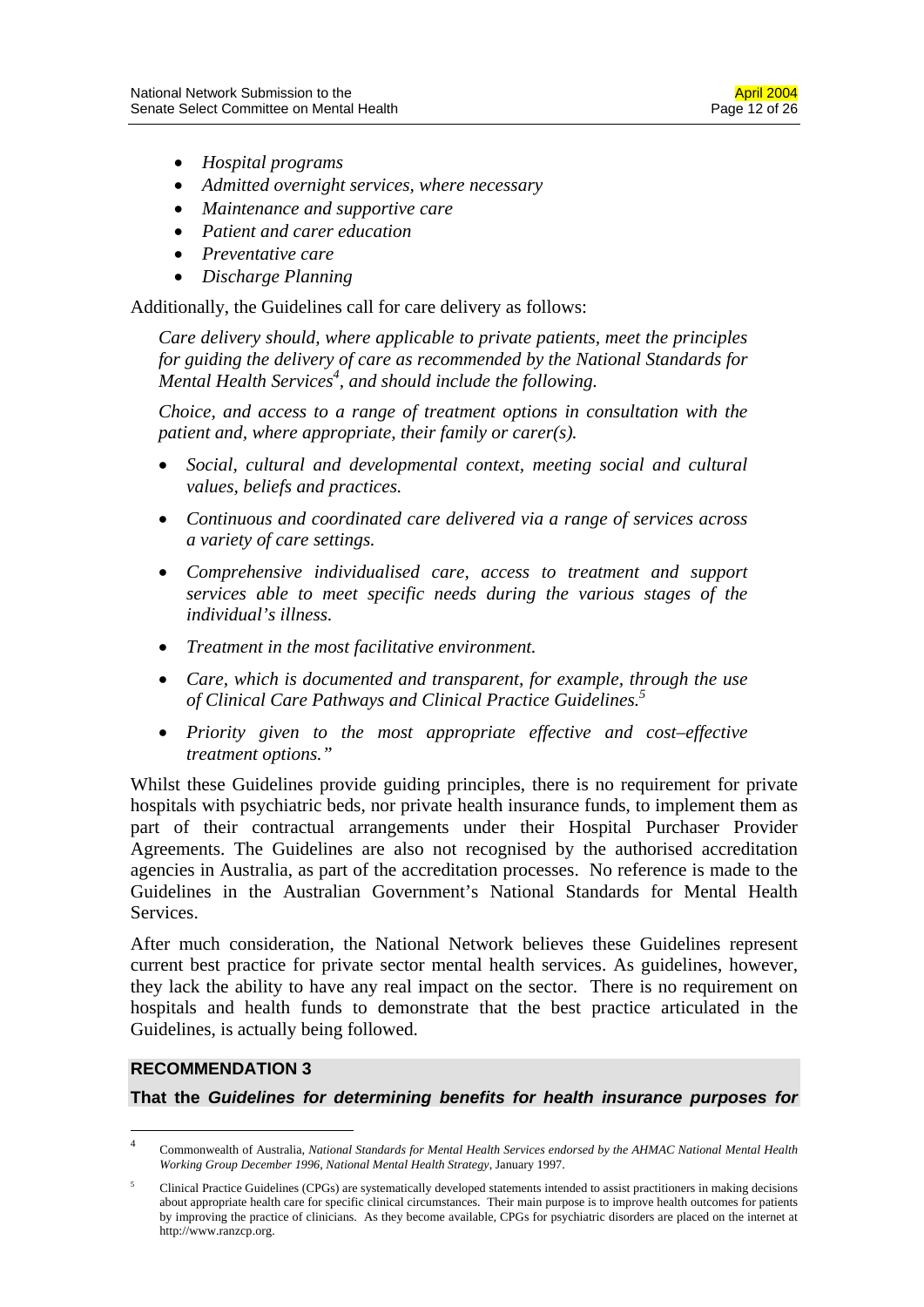*private patient hospital-based mental health care* **be strengthened to ensure that mental health services provided in private hospitals with psychiatric beds comply with the Guidelines. Compliance with the Guidelines should also be a requirement of approved accreditation authorities in Australia.** 

## **9 USE OF LOW DOSE ATYPICAL ANTI-PSYCHOTIC MEDICATION IN THE PRIVATE MENTAL HEALTH SECTOR**

Apart from patients with a diagnosis of schizophrenia, and very recent approval for maintenance use for Bipolar 1 Disorder, the new atypical anti-psychotics are not approved under the Pharmaceutical Benefits Schedule to be used for any other conditions in private practice.

There is strong evidence that these medications can be used in low doses to very usefully treat other disorders, particularly mood disorders. Currently, psychiatrists working in the public hospital system are able to prescribe these medications for disorders other than schizophrenia and bi-polar 1 disorder. Psychiatrists in private practice, however, are not. This effectively prohibits them from providing evidence-based best practice for a great many of their patients. This is a bureaucratic decision based entirely on cost. There is a strong argument for the Senate Select Committee to investigate and correct this anomaly.

### **RECOMMENDATION 4**

**That the urgent changes to the Pharmaceutical Benefits Schedule are required to enable psychiatrists in private practice to prescribe atypical anti-psychotic medication to treat disorders other than schizophrenia and Bipolar 1 Disorder.** 

# **10 INTEGRATION – OPTIMAL OUTCOMES**

### **10.1 Integration between psychiatrists and GPs**

There is a commonality of purpose between GPs and psychiatrists – they are providing a service to the same individual. It follows that there is a need for effective communication between the two providers so that service delivery is seamless, coherent and cohesive. Such holistic care optimizes health outcomes. The National Network strongly supports the new MBS Items *291 Referred patient assessment and management* and *293 Review of referred patient assessment and management*. These Items ensure there is a written management plan provided to the GP and to the patient. The aim is for GPs to be able to manage patients, particularly those with high prevalence conditions, such as depression and anxiety, on their own. It is anticipated that this will enable psychiatrists to concentrate on those people with complex needs who require specialist management, such as schizophrenia, bipolar disorders, treatment resistant conditions, or difficult personality problems.

### **10.2 Integration between public and private mental health sectors**

Integration and partnerships between public and private mental health services and the ability of consumers to traverse seamlessly between settings is required if optimal outcomes are to be achieved. For example, a person may be admitted to the public sector setting during an acute exacerbation of their illness under the care of a multidisciplinary team. When discharged, they return to their treating psychiatrist in private sector officebased practice setting. Whilst this appears to be an ideal situation, the facts are that once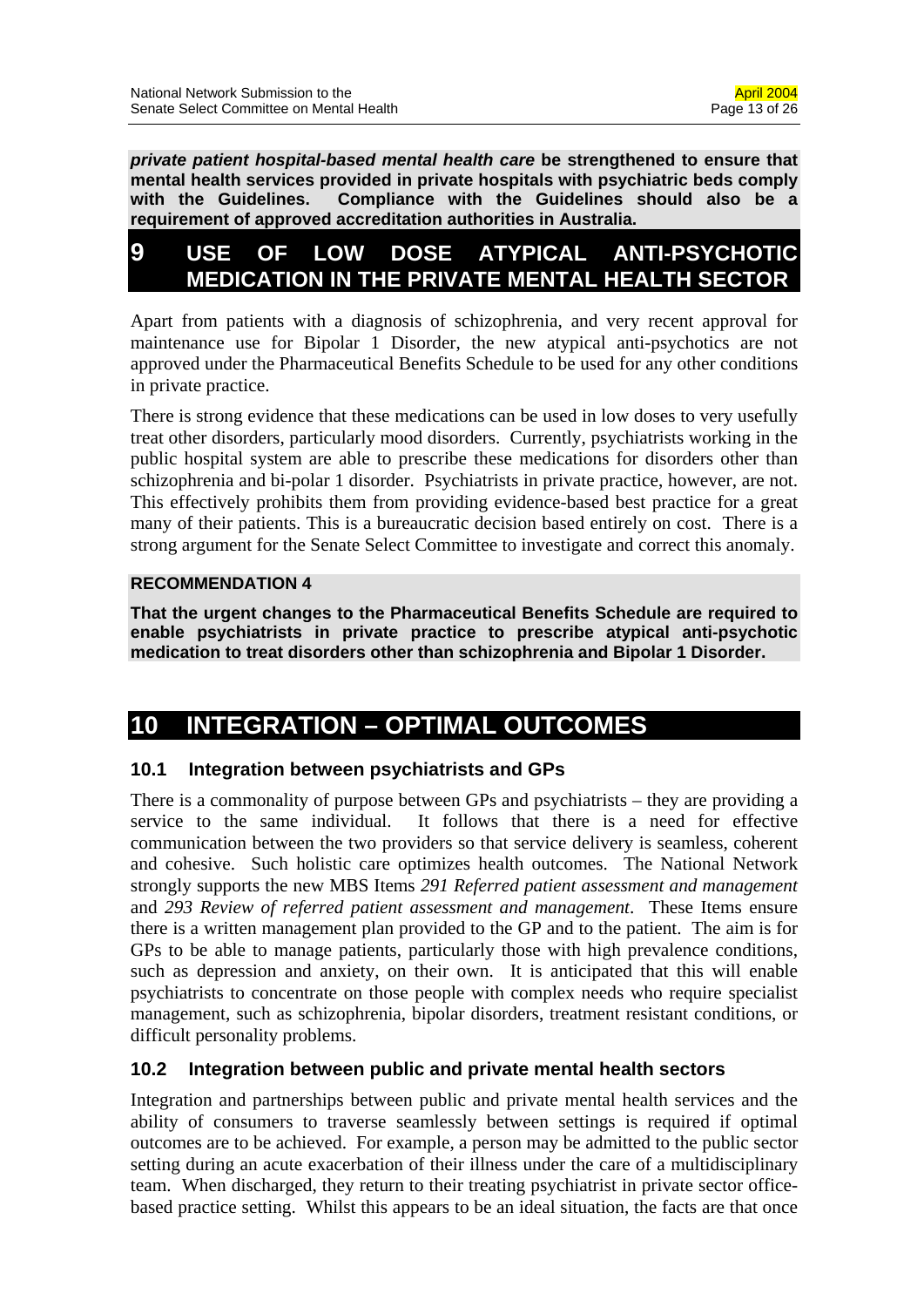the consumer enters the public mental health sector, there is very little, if any, consultation with their treating private psychiatrist. Medication regimes are often changed, treatments altered, and discharges occur without the private psychiatrist being aware of such changes. This represents the norm rather than isolated incidences. In these cases, there is a communication breakdown between sectors, and this needs to be addressed.

Unfortunately, despite the efforts made under the National Mental Health Strategy, it seems that Federal, State and Territory Governments continue to fail to recognise that the private mental health system actually exists, other than the work being done by consultant or visiting private psychiatrists who are an integral component of the public mental health sector. There are areas where the public sector has expertise that is lacking in the private sector. Community mental health nurses give public sector consumers better support and comprehensive care, once in the system, the problem is in accessing these services in the first place. The public system also has multi-disciplinary teams that provide intensive case management that the private sector lacks.

### **10.3 Integration between consumers, their carers, and service providers**

A consumer's 'lived experience' together with a service providers 'clinical experience', forms a powerful combination. This therapeutic relationship, sometimes lasts for several years, producing enhanced outcomes, unique to health care. The National Network believes the importance of this therapeutic relationship is misunderstood and undervalued by Governments and policy makers.

As discussed previously in *Section 7, Sub-section 7.2 – The role of primary carers***,**  carers are all too often prohibited from inclusion in many services. Outcomes can only improve if, with the consumer's permission, carers are integrated more into the care delivery.

### **10.4 Integration between rural and remote communities and mental health services**

People needing mental health services in rural and remote areas of Australia are severely disadvantaged due to the unavailability of services, outside major metropolitan centres. Metropolitan centres concentrate on provision of services to locally accessible consumers and are not able to consider the provision of support outside of that area. Resources are too stretched to undertake this development and to reach out to the isolated. The result is often that the first point of call for someone in crisis is the GP, ambulance, or police. There is an argument that these providers should have a higher level of training in the management of people suffering from a mental illness than their city counterparts.

Greater integration of urban-based psychiatrists and rural-based GPs, consumers and their carers can be achieved by use of the new e-technologies such as telepsychiatry. This is already under way in the private sector, but to a limited extent. Federal, State and Territory Governments need to take responsibility and put in place the necessary measures to enable the provision of this type of service more broadly.

Urban-based providers in the private sector should encourage their consumers and carers in rural and remote communities to make greater use of government, non-government, community mental health services, resources and support groups where available. It must be acknowledged, however, that heightened stigma in rural and remote communities remains an obstacle to the utilisation of mental health services partly due to the size of the communities and the close association people have with each other in social, community and employment situations.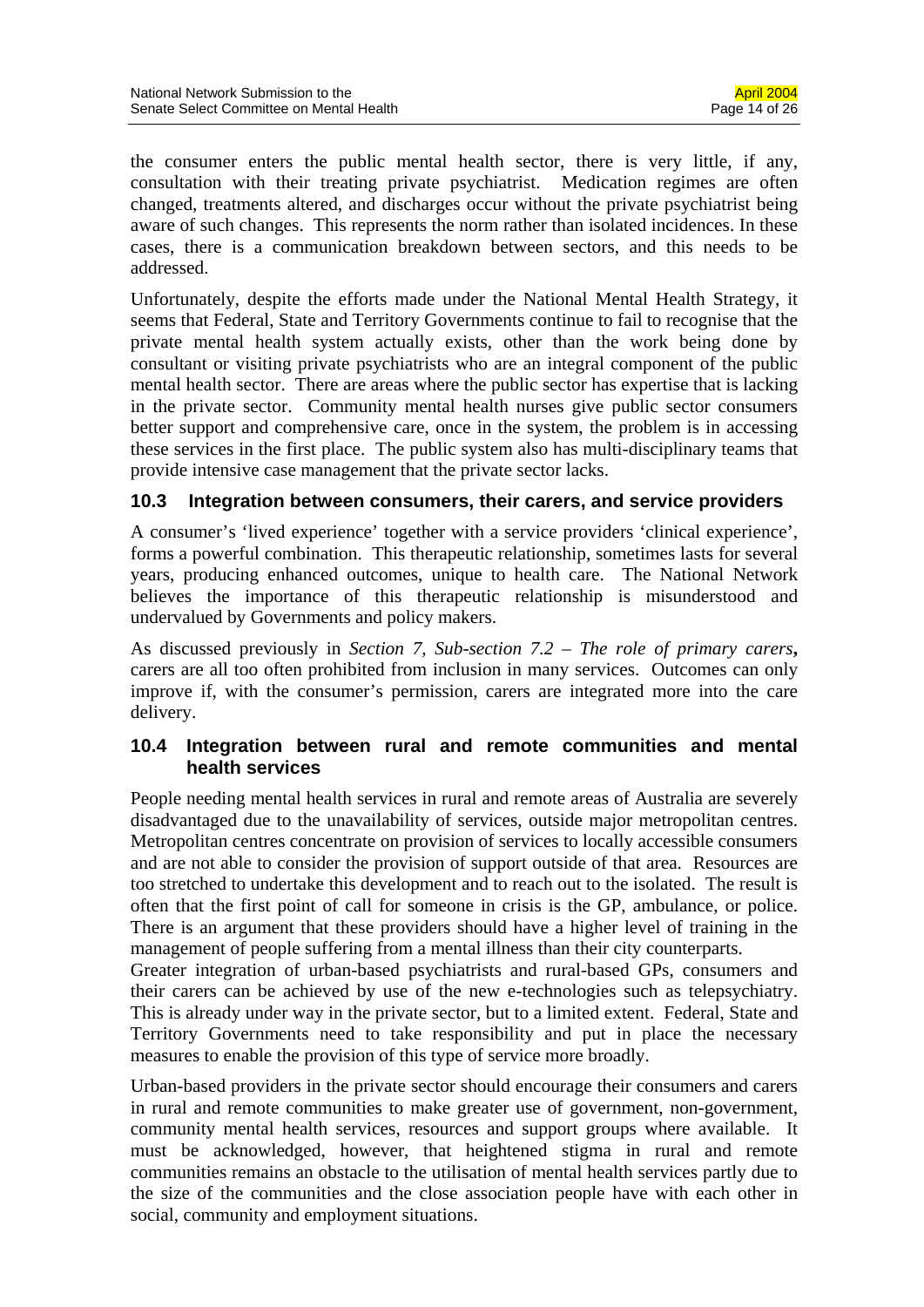### **10.5 Integration between psychologists and hospital-based care**

There is a need for greater integration of psychologists into the private psychiatric hospital setting. Psychologists 'value add' to service provision, particularly in behavioral focused therapies. Psychologists play a far greater role in service delivery in the public sector than they do in the private sector.

The main avenue for private sector consumers to access psychologists is through those in private practice. The cost of these services are prohibitive (\$120-\$150 per one hour session) and unless consumers contribute to high cost, top cover benefits tables of private health insurance funds, they pay for these services themselves. This is no longer appropriate, and the Australian Government needs to take responsibility and address this situation.

### **10.6 Integration between Ambulance and Police Services**

There is a need for ambulance and police services to be better integrated including better understanding of the unique situations that mentally ill consumers, and their families sometimes face. The sad reality is that there are situations when police are the first port of call in mental health related crisis. These have been widely, sensationally and adversely publicised in the media. These situations are far from satisfactory for the consumer, for their family, or for the officers concerned. Better use of public sector mobile acute crisis mental health teams, or greater role for the ambulance services, is required in these circumstances.

### **11 EDUCATION AND TRAINING**

*Education* is the key to long-term, sustained reform of community attitudes to mental illness. The promotion of mental health is critical in arousing interest in specific issues, whilst education is targeting longer-term knowledge and learning goals. Education needs to have a strong mental health focus in the education of medical practitioners, nurses, therapists, the media, and the community.

Adequacy of *training* should have a national measure that can be judged by service users and their carers. Having a training strategy as part of the National Mental Health Plan that focuses on consumer and carer participation is essential if service provision is to be delivered in the most effective, cost efficient manner.

The Senate Committee's Terms of Reference have identified key target audiences for education programs, which should also include programs reaching out to our ethnic communities. For many non-English speaking communities, mental illness is a "closed" or taboo subject. Avenues for identifying the mental health needs of these communities should be deemed a priority.

The National Network also signals its support for efforts undertaken in the education of youth about mental health and issues relating to mental illness. Organisations such as *beyondblue, Mental Illness Education Australia* and *Mindmatters*, are playing an important role in informing young people about issues pertaining to mental health.

### **11.1 The health and teaching professions**

Teacher training should be reviewed to ensure it includes an appropriate mental health module with professional updates provided during the career path of the teacher. Such a module should include input from mental health professionals, as well as mental health consumers and their carers. Often people in recovery from a mental illness can share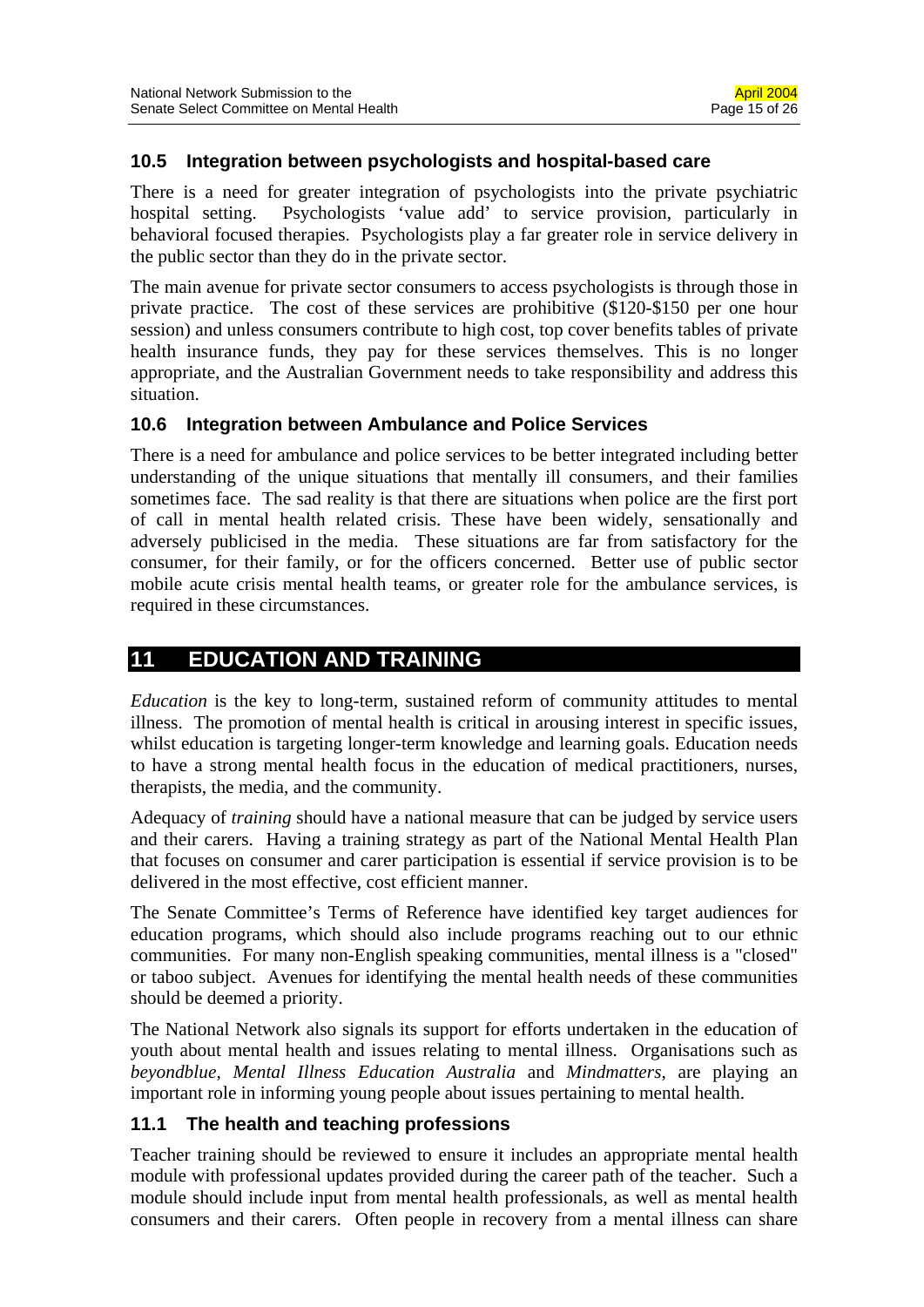their lived experiences with others. That experience and knowledge should be used.

Education should aim at destigmatising mental illness and at demystifying it. The more it is spoken about, the more it moves to acceptance and the less it is feared. The Australian mental health system needs to make education one of its central planks.

### **11.2 Consumers of private mental health services**

The National Network supports efforts to identify what training needs might be most appropriate for consumers, especially upon discharge from the private mental health sector. Encouragement of those with mental health issues to pursue careers in the mental health sector is very important for they have a unique understanding and a compassionate perspective. Training is also required for consumers and their carers as their advocacy in service provision increases.

For a number of consumers, basic budgeting skills, seeking some type of meaningful employment, conflict resolution skills and communication skills, can assist them to achieve their full personal potential.

### **11.3 Carers of people receiving treatment and care in private sector settings**

Many of the same, or similar issues also refer to carers. Caring for a person with chronic, whole-of-life mental illness brings with it many challenges.

Additionally, the role of training needs to provide clinical as well as advocacy, referral, social and support skills for primary carers. Carers should have input into the training priorities of health providers to give a balanced approach to treatment plans and other areas, which affect the person they care for.

The critical role of carers needs to be acknowledged in all admission, treatment and discharge processes, in office-based psychiatry, and all relevant committees.

#### **Recommendation 5**

**That there be greater collaboration between the health and education systems to effect significant changes in mental health education and training, including curriculum reform in the school and tertiary sectors; combined training programs for health professionals, consumers and their carers; and the development of more resources to reduce stigma and discrimination in the mental health sector.** 

### **12 CONSUMER AND CARER PARTICIPATION IN THE PRIVATE MENTAL HEALTH SECTOR**

#### **12.1 The last 10 years**

Progress with delivery of mental health services in Australia is well documented. The establishment and focus of the initial National Mental Health Strategy was clearly to improve the quality of mental health service delivery in Australia. A central platform was the realisation that consumer and carer input was essential, if improvements to service delivery were to be achieved.

The rights of public sector consumers and their carers have been significantly promoted over the last ten years due to the affirmative action afforded them by the Strategy. The Strategy focussed primarily on the public sector with the input from consumers and their carers drawn largely from those with experience in public sector services.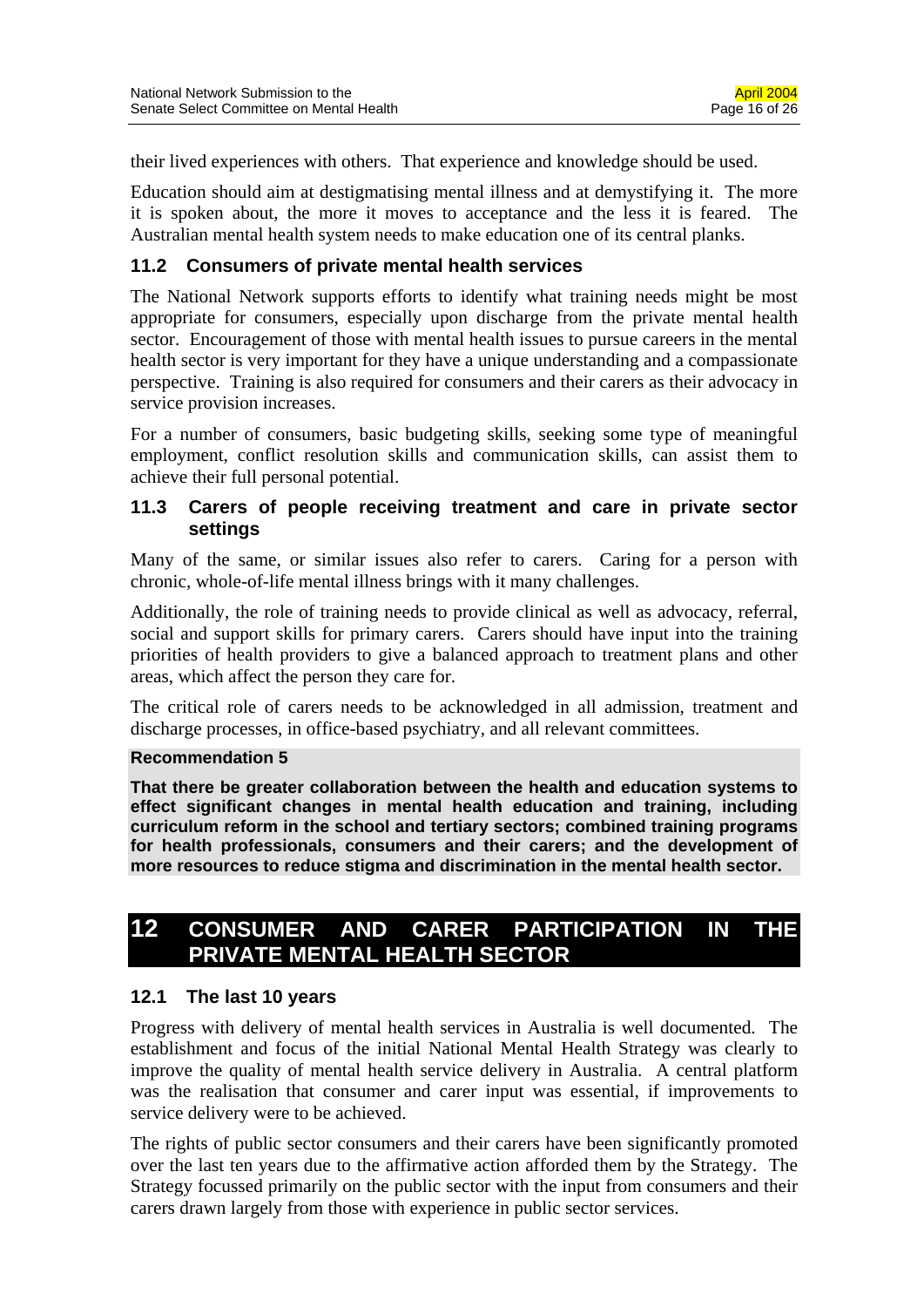The first National Mental Health Strategy came to an end in mid-1998. The second National Mental Health Plan, as endorsed by Health Ministers, proposed a focus for partnerships in service reform. Given this focus on partnerships, it was crucial that mechanisms be developed to facilitate the participation of private sector consumers and their carers in these processes.

### **12.2 Is it meaningful?**

In terms of how this has progressed, it would be fair to say that consumer and carer participation is, as a general rule, still needing urgent and substantial development, by stakeholders involved in the funding and provision of treatment and care in private mental health settings. This includes significant changes in attitude toward meaningful participation.

Particular emphasis must be placed on the commercial, or for-profit, context in which the private mental health sector operates. The National Network believes that this commercial requirement severely limits meaningful consumer and carer participation in service delivery processes. Policy and planning input at the hospital level is very limited or non-existent, including participation and involvement in the education, recruitment and training of staff. Whereas the public mental health sector has embraced this involvement, there is a very long way to go in the private sector. In practice, almost all consumer and carer participation in policy and planning at the hospital level is restricted at this time.

In most private psychiatric hospitals the task of fostering consumer and carer participation is the responsibility of a few individuals, rather than all staff acknowledging that they have a responsibility to encourage meaningful consumer and carer participation. More in-service education, including consumers and their carers as educators, is urgently required to overcome tokenistic staff support for their participation, and to assist in the formulation of a more comprehensive definition of consumer and carer participation.

The promotion of recovery-focussed care through consumer and carer involvement, peer support, and consumer-operated services, are the ultimate goals. The sad reality is that only a very small number of private hospitals with psychiatric beds try to involve consumers and their carers in recovery-focussed care and peer support. Indeed, one hospital provider denied the request by their Consumer and Carer Advisory Committee to provide peer support because of fear of litigation against their organisation. Fear of litigation is a real and serious obstacle to consumer and carer participation.

The National Network is not aware of any private mental health facility that encompasses consumer-operated services within its organisation. Of course, consumers and their carers have access to support services operated by non-government organisations, but these are not truly consumer-operated services.

Regarding private health insurance funds, as far as the National Network can establish, it would appear that there is no mental health consumer or carer participation in policy, planning and decision-making processes of these organisations.

#### **RECOMMENDATION 6**

**That to overcome barriers to meaningful consumer and carer participation, all organisations involved in the funding and delivery of treatment and care in the private mental health sector should:** 

**(b) implement appropriate in-service education, that includes consumers and their carers as educators; and**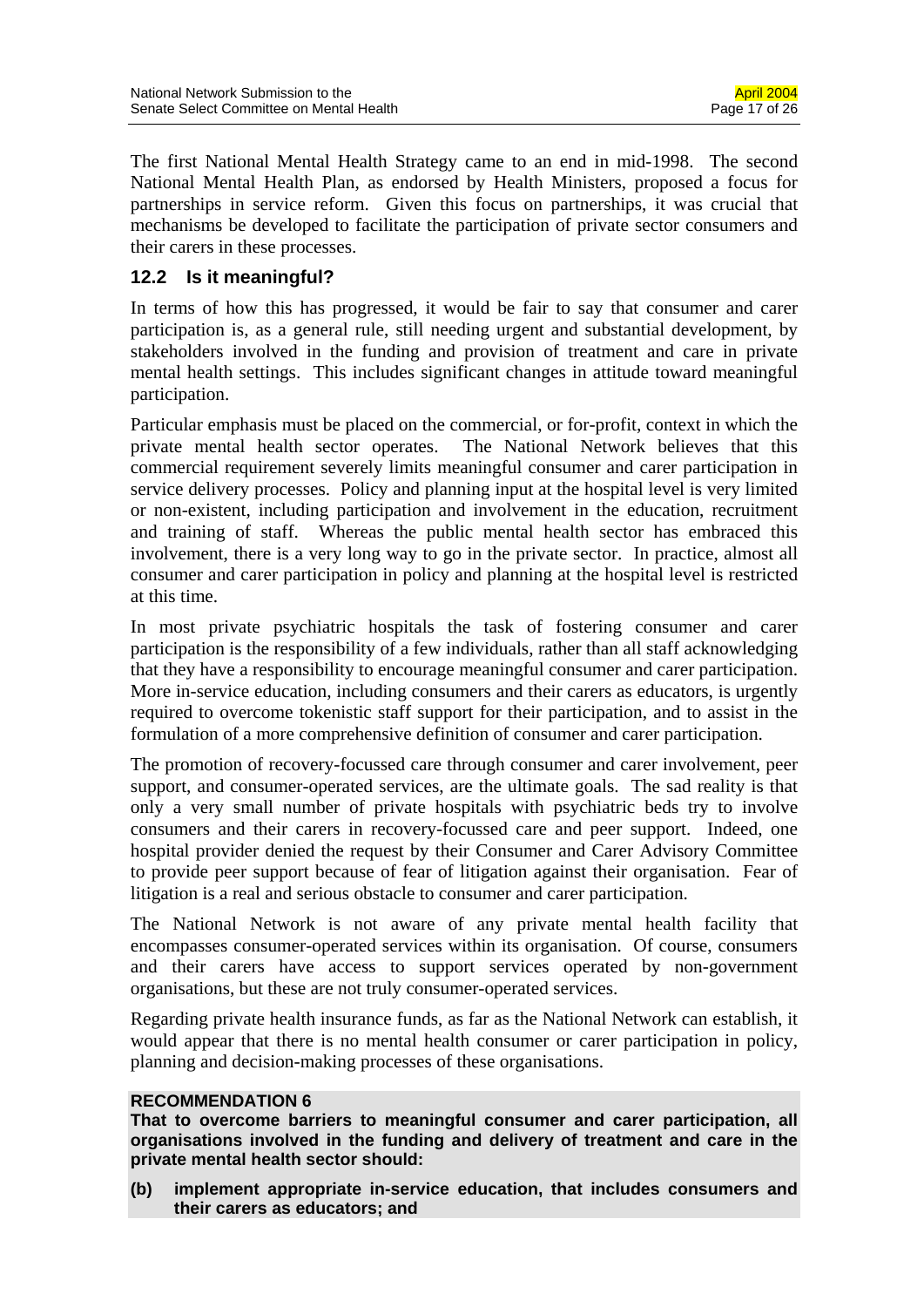#### **(c) formulate and adopt a comprehensive definition of consumer and carer participation for their organisations.**

### **13 National Standards for Mental Health Services**

In terms of continuous quality improvement in the private sector, a very small number of private sector mental health consumers are now participating in external accreditation review teams, with no carer representation in these processes. There is a serious need to increase awareness and understanding of the *National Standards for Mental Health Services* (NSMHS) amongst both hospital providers and consumer and carer representatives.

The current situation of accreditation by private hospitals with psychiatric beds against the NSMHS in the private mental health sector is entirely voluntary. At the date of this Submission, only 4 of the 46 private hospitals with psychiatric beds have undertaken an *In-depth Review* of their services against the NSMHS. The NSMHS were originally designed for application to public mental health services and endorsed by the Australian Health Ministers Advisory Council, National Mental Health Working Group in December 1996.

The NSMHS, at present, include some criterion, which are not applicable and do not reflect, how services are delivered in private hospitals with psychiatric beds. A review process for the NSMHS is urgently required to make them applicable to **both** the public and private sectors. This is extremely important in the private sector to ensure consumers get the best possible treatment which can be benchmarked and open to scrutiny by all stakeholders.

### **RECOMMENDATION 7**

**That the** *National Standards for Mental Health Services* **be reviewed, as a matter of urgency, to ensure their proper implementation by mental health services in both the public and private sectors. Private sector mental health consumers and their carers must be included in the Standards review process.** 

### **14 THE REMAINING TERMS OF REFERENCE AS THEY APPLY TO THE PRIVATE MENTAL HEALTH SECTOR**

**(a) the extent to which the National Mental Health Strategy, the resources committed to it and the division of responsibility for policy and funding between all levels of government have achieved its aims and objectives, and the barriers to progress;** 

As mentioned previously, the *National Mental Health Strategy 1992-1998* was entirely public sector focused. The private mental health sector and the consumers and their carers were not referred to, nor were any actions taken during these years to focus on the similar issues confronting them.

The *Second National Mental Health Plan 1998-2003* was about promotion and prevention, development of partnerships in service reform, and quality and effectiveness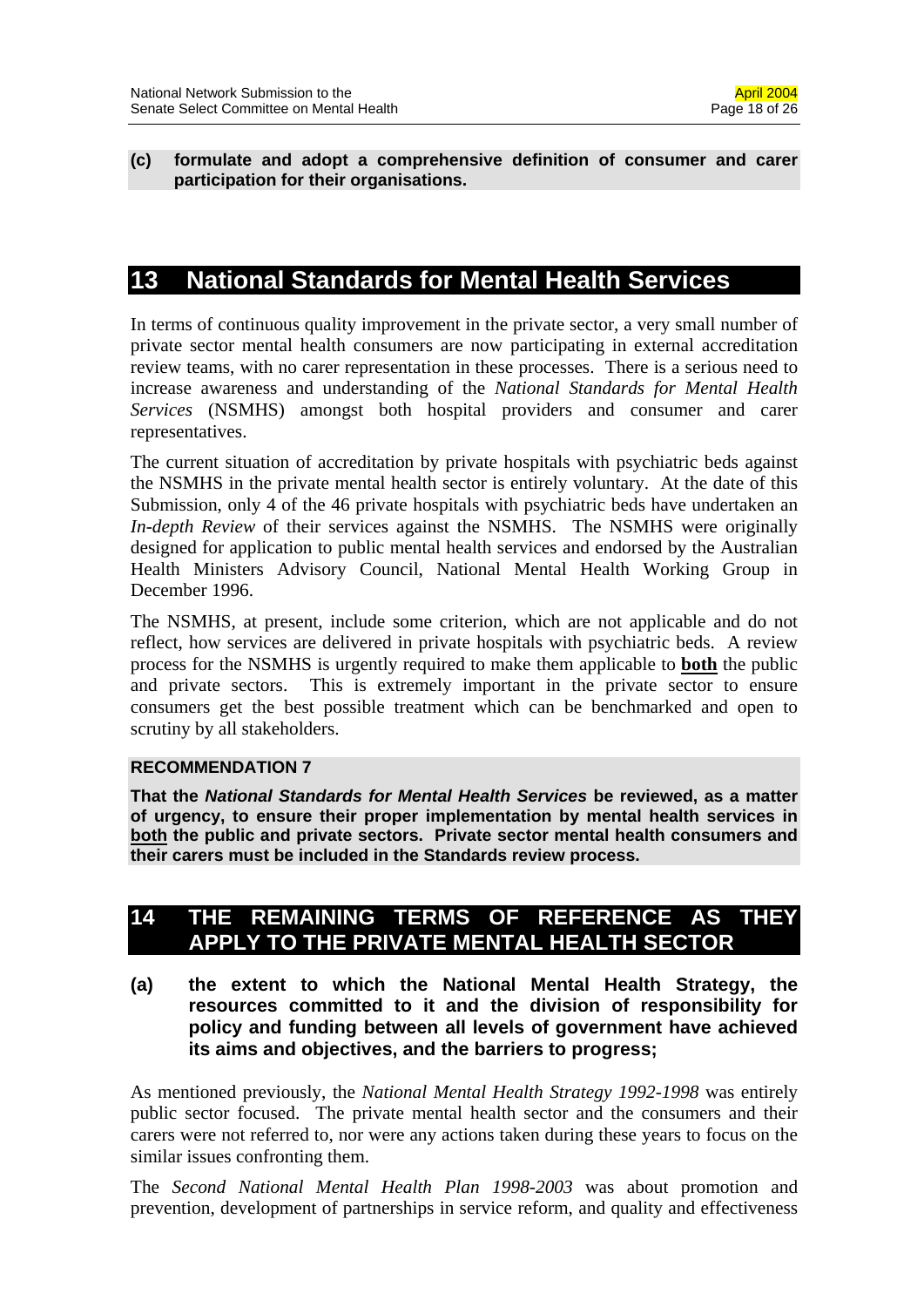of service delivery. The second Plan was again very strongly biased toward the public mental health sector.

Included in the Third National Mental Health Plan 2003-2008, was a strong emphasis on service responsiveness, accountability and integration in mental health care.

There is an urgent need to recognise that privately insured consumers and their carers have the right to access high quality health care, which promotes recovery, and there must be an adequate mix of services, for this to occur.

### **(b) the adequacy of various modes of care for people with a mental illness, in particular, prevention, early intervention, acute care, community care, after hours crisis services and respite care;**

The National Network has responded with concern, to this Term of Reference in greater detail as one of our eight priority areas in this Submission. Detailed information is contained in *Section 8, Availability of services across the continuum of care – implications.*

### **(c) opportunities for improving co-ordination and delivery of funding and services at all levels of government to ensure appropriate and comprehensive care is provided throughout the episode of care;**

*Section 10 – Integration – optimal outcomes*, of this Submission sets out in detail the need for greater integration between all parties.

We would also like to point out that for a great number of consumers, the concept of an *episode of care*, as it is referred to in this Term of Reference, translates into a continuous struggle with chronic mental illness. They are required to live this struggle moment-bymoment and day-by-day. For chronic cases, there is no notion of a singular *episode of care*.

### **(d) the appropriate role of the private and non-government sectors;**

We have outlined a number of pressing issues relating to the private mental health sector. These are included in the previous Sections in greater detail and have been prioritised by the National Network as issues of concern for private sector mental health consumers and their families. The Sections of this Submission relevant to this Term of reference are as follows.

| Section 6  | Private Health Insurance Funds                                           |
|------------|--------------------------------------------------------------------------|
| Section 7  | Primary Carers - Inclusion                                               |
| Section 8  | Availability of Services Across the Continuum of Care – Implications     |
| Section 9  | Use of Low Dose Atypical Anti-Psychotic Medication in the Private Sector |
| Section 10 | Integration - Optimal Outcomes                                           |
| Section 11 | <b>Education and Training</b>                                            |
| Section 12 | Consumer and Carer Participation in the Private Mental Health Sector     |

At the Third National Forum of the SPGPPS (the private sector's peak Private Mental health Alliance), held in 2002, over 123 Delegates gathered to consider reforming funding models to facilitate innovation in service delivery and sought to identify practical actions that are achievable in the short-term, while recognising that long-term action will be necessary to effect systemic change. Delegates included representatives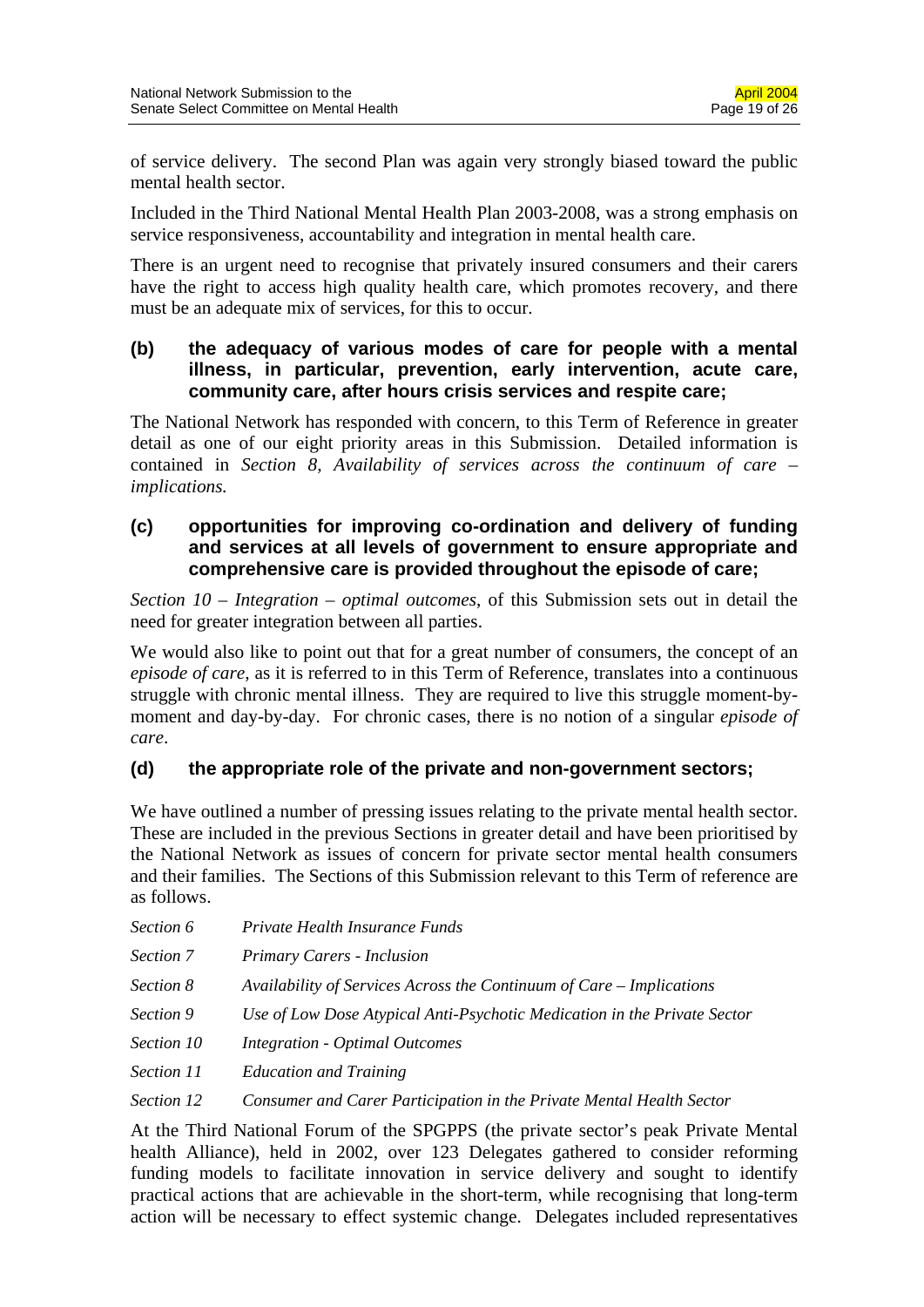from the following stakeholder groups.

- Private Hospitals
- Private Health Insurance Funds
- Psychiatrists in Private Practice
- General Practitioners
- Consumers and their carers
- Commonwealth Government

In response to the issue of mental health consumers and their carers not having a voice in private sector mental health services the Forum agreed to:

*Enhance Consumer and Carer participation in the design, delivery and evaluation of private sector mental health services, so that Consumer and Carer participation becomes the driving force in all elements of change.6*

The commitment of the Australian Private Hospitals Association (APHA) and the SPGPPS to this goal led to the establishment of the National Network in August 2002. Funding support is now provided from the Australian Medical Association (AMA), The Royal Australian and New Zealand College of Psychiatrists (RANZCP), beyondblue, the APHA, and the Australian Health Insurance Association (AHIA).

The National Network has not attracted any Government funding despite the submission of a detailed project brief to the DoHA in 2001, followed by a further written submission in 2002 requesting Government support. Both requests were declined. DoHA has also declined to provide funding to support the activities of National Network in equal partnership with the AMA, RANZCP, beyondblue, APHA, and the AHIA. Under the Australian Government State Health Agreements, States receive funding from the DoHA to deliver services and some of that funding is used for the payment of full-time consumer and carer consultant positions.

The private hospital-based sector is slowly embracing the establishment of Consumer and Carer Advisory Committees or Consumer Consultants, where this participation is either voluntary, or attracts a small honorarium.

### **(e) the extent to which unmet need in supported accommodation, employment, family and social support services, is a barrier to better mental health outcomes;**

There is a common misconception that private sector consumers and their carers are financially secure. While that may be the case for some, many people make sacrifices to pay for private health insurance, so that they can be maintained in the private mental health sector. This affords them security in knowing that access to care is far more readily accessible and timely.

As mentioned previously in this Submission, only 12 of 46 private hospitals with psychiatric beds provide approved Outreach services. These episodes of ambulatory care are paid for by private health insurance funds. Providing access to these approved Outreach services is an established way of limiting the number of inpatient admissions for chronic illnesses and disorders and reducing length of stay, if hospitalisation occurs.

 $\overline{6}$ <sup>6</sup> *Strategic Planning Group for Private Psychiatric Services (SPGPPS) National Forum 2002, Innovative Models of Service Delivery and Funding for Private Sector Mental Health Services*, Edited Forum Proceedings, SPGPPS Secretariat, AMA Federal Office, Canberra, Australia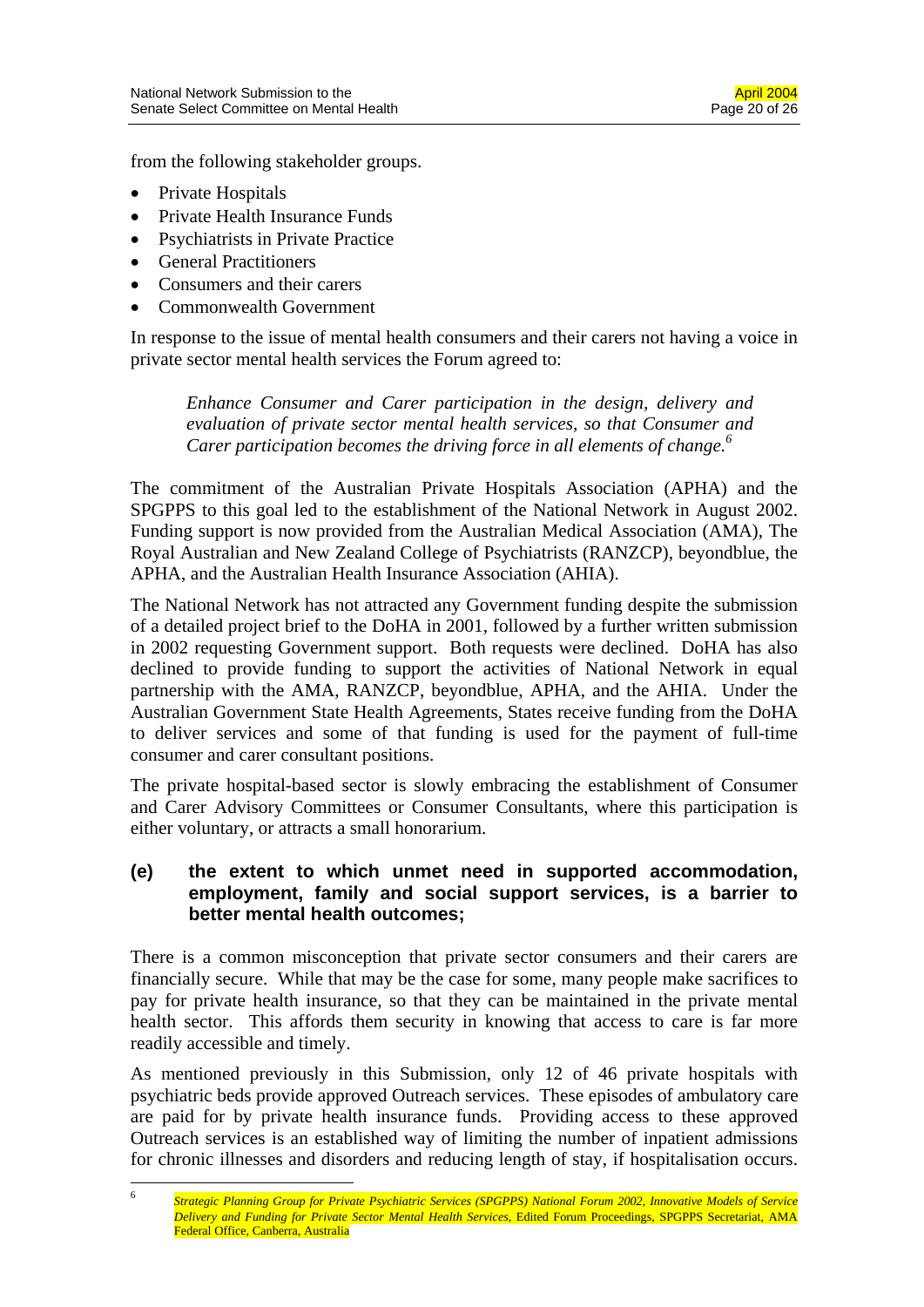In effect, it is keeping people out of acute inpatient settings.

Many people who are discharged from private psychiatric hospitals, having been treated for an acute episode of their mental illness, then re-enter the "public domain". They can, therefore, experience the same difficulties in respect of access to public housing, employment and social support services.

Because they do not have a caseworker, they usually rely upon these social supports being provided in the non-government sector. In particular, persons with chronic mental illness and no, or little immediate family support are very much affected.

It must be remembered that young people can still be covered under their parents family health insurance cover until the age of 23, with most health funds.

The unmet need of consumers in supported accommodation, particularly those experiencing a mental health crisis, is often not identified as many of these services are under resourced and under staffed. Many people in this situation do not have their mental health issues identified.

#### **(f) the special needs of groups such as children, adolescents, the aged, Indigenous Australians, the socially and geographically isolated and of people with complex and co-morbid conditions and drug and alcohol dependence;**

There are particular problems for the youth in this country. Whilst many are covered until age 23, in most cases their private health cover is paid by parents contributing to family cover under their health insurance funds. There are no support mechanisms in the private sector. Child and youth mental health services are provided entirely by the public sector.

The issues for the significant number of our non-English speaking background communities need to be recognized in this special needs group.

A recent report from the Health Insurance Commission *Hospital Statistics 2002-2003*  showed that 91% of same-day drug and alcohol services were provided in the private sector.

The geographic distribution of private psychiatrists is a major problem that has resulted in a lack of services in rural and remote areas of Australia. There are very few resident private psychiatrists in the country regions of Australia. This also applies to private hospitals with psychiatric beds, which are generally located in the major capital cities. Consumers and their families are required to leave familiar surroundings and support networks, and travel to the city for treatment and hospitalization.

There is also a severe lack of support for carers of patients outside the metropolitan area. These issues have been expanded upon in *Sub-section 7.2 – The role of primary carers* of this Submission.

A lack of mental health emergency teams in rural areas exacerbates the problem of delays in treatment of an escalating illness. This situation usually results in police intervention. This is clearly not a welcomed option for any concerned.

The private sector is not well equipped to deal with complex and co-morbid conditions. These consumers, although privately insured, often find the care they require is better provided in the public mental health sector, because of their special and complex needs. This is not ideal, as it perpetuates the drain on scarce resources and results in a public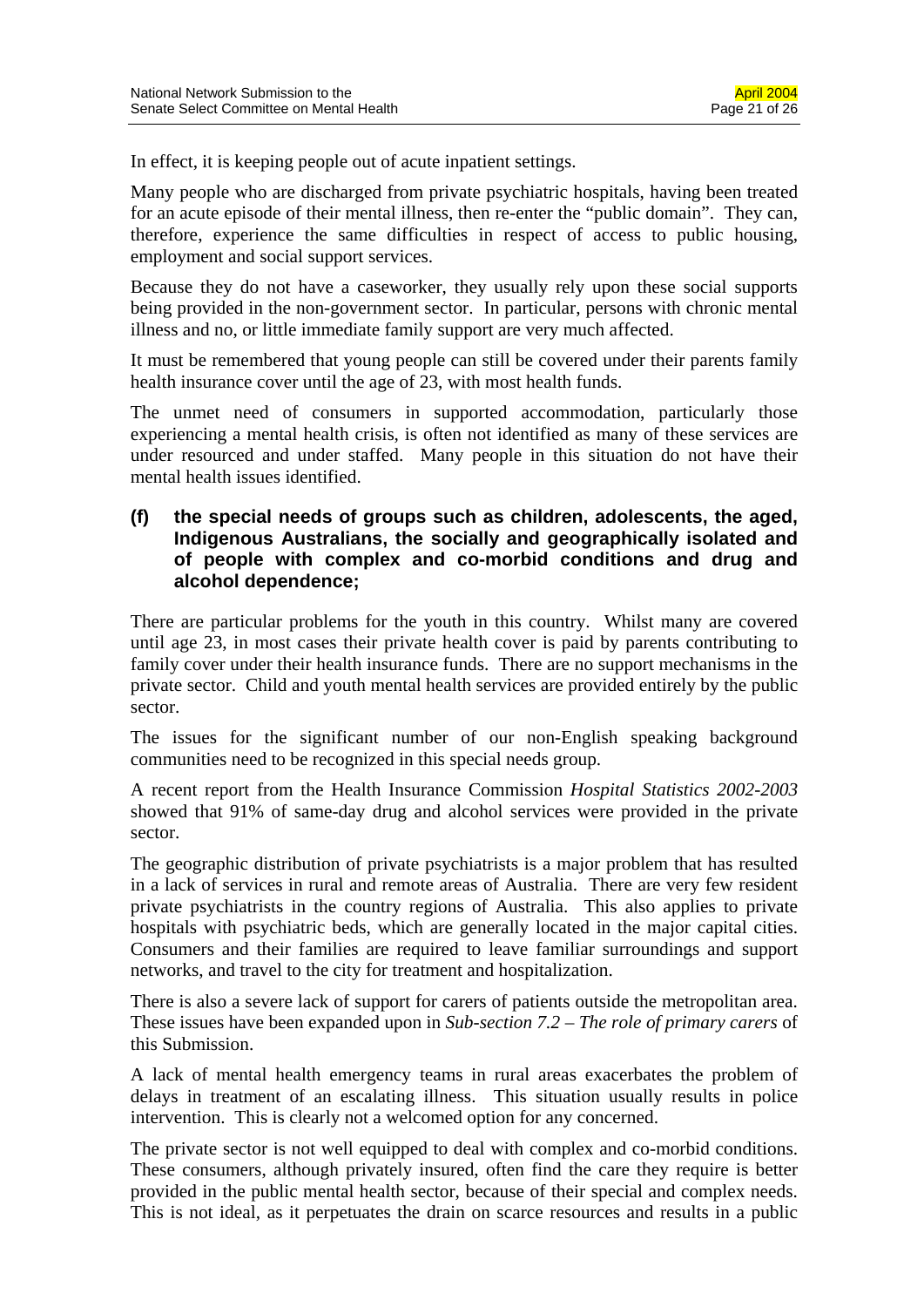sector that is overburdened, under resourced, and only able to focus on chronic and severe mental illnesses.

The special needs of the elderly need to be noted. As people age, their financial situation declines and many struggle to meet the cost of private health insurance cover. Psychiatric illness in the elderly is often ignored when they are hospitalised for other medical or physical reasons. There is a need for early intervention in treating, for example, depression among the elderly before it becomes severe.

Access Economics has forecast that, by  $2050^7$ , there will be a four-fold increase in the number of dementia cases. In the absence of any projected breakthrough in prevention and/or treatment of dementia, the care for these people is going to be an appreciable and additional health cost. Public policy and treatment programs need to recognise this, while at the same time recognising that the incidence of mental illness in the elderly will also be significant and will need to be responded to. A cost shifting situation must not be allowed to develop whereby funding allocated for the treatment of mental illness is shifted to fund dementia treatment and care programs.

### **(g) the role and adequacy of training and support for primary carers in the treatment, recovery and support of people with a mental illness;**

The National Network believe this to be a priority issue, and we have made a detailed response previously to this Term of Reference in *Section 7 – Primary carers and Subsections 7.1 and 7.2*, of this Submission.

### **(h) the role of primary health care in promotion, prevention, early detection and chronic care management;**

We believe there is limited and poor case management in the private sector, particularly in chronic case management where increasingly health funding issues are emerging. The general pathway is to discharge the consumer into the care of their GP, or an approved Outreach service (if available), for a period of time. Again, of the 46 private hospitals with psychiatric beds, only 12 have approved Outreach services.

Chronic care management is a very difficult area. Health Funds do not have the funding models in place to properly support psychiatric rehabilitation services. The National Network is currently lobbying for change in this particular area. For change to occur, there may well need to be regulatory or legislative change. The role of primary health care is discussed in more detail in *Sub-section 7.1 – General Practitioners as carers* of this Submission.

### **(i) opportunities for reducing the effects of iatrogenesis and promoting recovery-focussed care through consumer involvement, peer support and education of the mental health workforce, and for services to be consumer-operated;**

Consumer and Carer involvement, peer support and consumer-operated services has been considered in more detail in *Section 12 – Consumer and Carer participation, and Subsections 12.1 and 12 2* of this Submission.

 $\overline{7}$ 

<sup>7</sup> Access Economics, Canberra (2005), *Dementia Estimates and Projections: Australian States and Territories* for Alzheimer's Australia.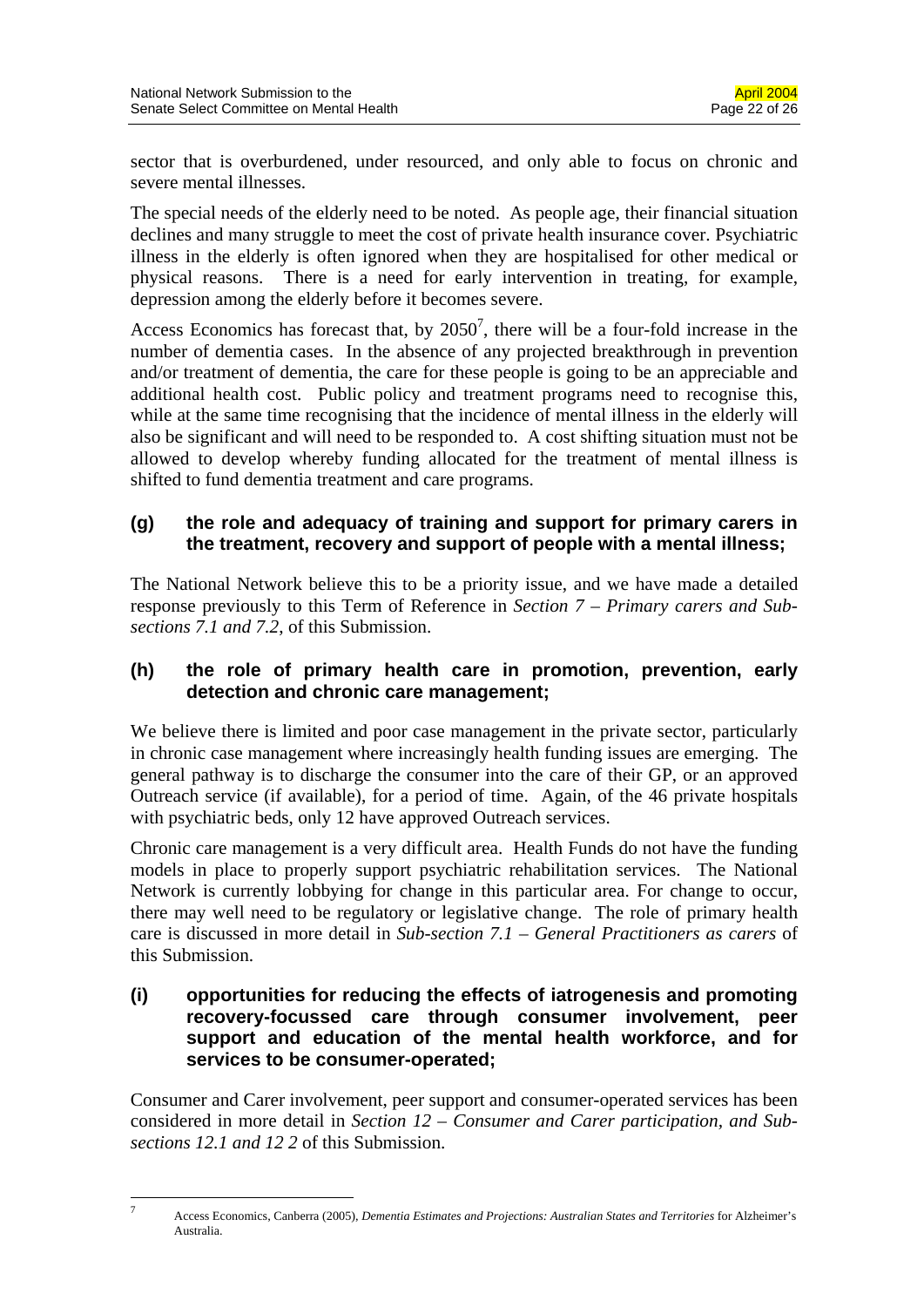**(j) the overrepresentation of people with a mental illness in the criminal justice system and in custody, the extent to which these environments give rise to mental illness, the adequacy of legislation and processes in protecting their human rights and the use of diversion programs for such people;** 

This Term of Reference is not applicable to service provision in a private sector setting.

**(k) the practice of detention and seclusion within mental health facilities and the extent to which it is compatible with human rights instruments, humane treatment and care standards, and proven practice in promoting engagement and minimizing treatment refusal and coercion;** 

The National Network is concerned that the practice of detention is open to abuse, including *medication induced restraint*. Detention, when it is an alternative to proper treatment and care, is coercion. Service settings must comply with all Human Rights Instruments.

In the private sector, there are only three states, South Australia, Queensland and Western Australia in which the Mental Health Acts of these jurisdictions allow private psychiatric hospitals to detain involuntary patients. This is an area of concern for the National Network. Apart from these three jurisdictions, people with private health insurance who are involuntary admissions under their respective State or Territory Mental Health Acts, are firstly admitted and treated in the public sector (including closed wards and seclusion). There is no choice even though they hold private health insurance. The right of these consumers to be patients, *even as detained patients* in private hospitals with psychiatric beds, is ignored. There must also be acceptance by Health Funds that this is a legitimate treatment option. Health Funds need to have in place the funding models to support this treatment option. Preliminary investigation of this issue by the SPGPPS showed the following for Queensland and South Australia.

#### *South Australia*

2001 180 people detained with 21 needing transfer to a closed public facility 2002 151 people detained with 10 needing transfer to a closed public facility 2003 102 people detained with 11 needing transfer to a closed public facility 2004 80 people detained with 8 needing transfer to a closed public facility

#### *Queensland*

2004 239 detained across the 3 metropolitan hospitals in Brisbane

Clearly, the main barriers to private hospitals being able to take involuntary patients, are the differences in Australian States and Territories Mental Health Acts. This is but one small example of the cross-jurisdictional disruption to continuity of care caused by such differences in the Mental Health Acts.

#### **RECOMMENDATION 8**

**That urgent review of current State and Territory Mental Health Acts be undertaken to deal with impediments, such as those that prevent involuntary admissions to appropriate settings in the private psychiatric hospital-based sector. Urgent development of one National Mental Health Act for Australia is required which will enable the removal of barriers to continuity of care between States and Territories.**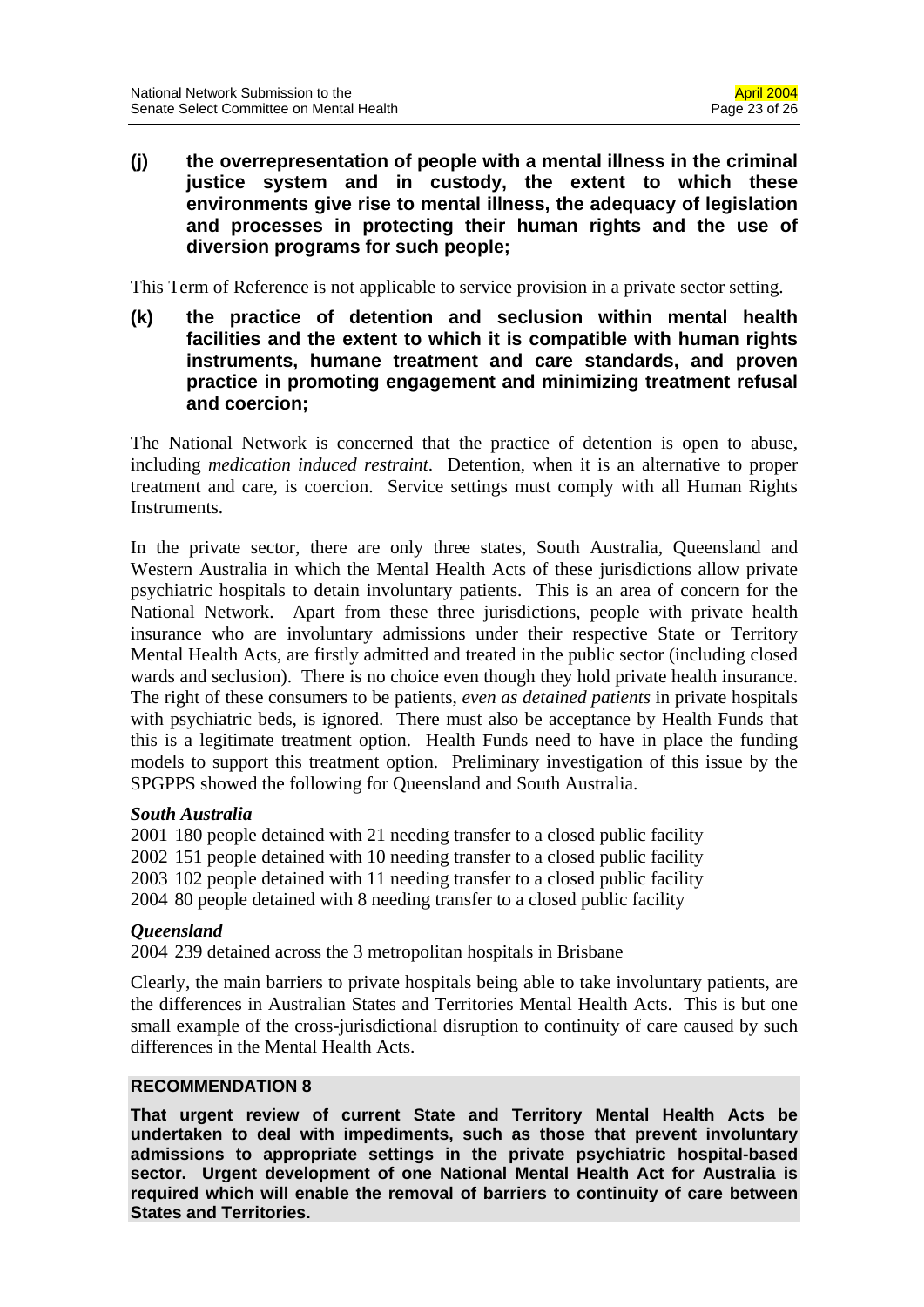### **(l***)* **the adequacy of education in de-stigmatising mental illness and disorders and in providing support service information to people affected by mental illness and their families and carers;**

The adequacy of the education in de-stigmatising mental illness needs constant monitoring. The National Network recalls the excellent television coverage by the Australian Government during the first National Mental Health Strategy. Funding, both federal and state, to organizations such as *beyondblue* has seen an appreciable shift in community attitudes, acceptance, de-stigmatising and normalizing mental illness, particularly depression.

Despite these initiatives, the National Network is concerned however about the continued general lack of education in the community. There is a need to promote education particularly in frontline staff engaged in disability support services, Centrelink, employment access agencies and in rural areas.

There still remains a reluctance in small rural area communities to seek the assistance of mental health services because of stigma and its impact on social and employment situations.

### **(m) the proficiency and accountability of agencies, such as housing, employment, law enforcement and general health services, in dealing appropriately with people affected by mental illness;**

There are privately insured people who rely on public support services such as public housing, Centrelink, disability support and employment services. There is a lack of cohesion between these agencies. Because of the lack of community-based case managers in the private sector, consumers are clearly disadvantaged. Case managers play an important role in assisting consumers traverse between agencies.

As mentioned previously in this Submission under *Sub-section 7.1- General practitioners as carers*, GPs often find themselves forced into this role in an attempt to assist consumers in the private sector. Clearly their assistance is limited, for a range of reasons, and this is not appropriate use of their skills or time.

### **(n) the current state of mental health research, the adequacy of its funding and the extent to which best practice is disseminated;**

Access to the latest research is imperative, to enhance our understanding of mental health issues. It is critical funding, time and manpower, be committed to ongoing research and best practice initiatives. Through research we can achieve better mental health outcomes.

### **(o) the adequacy of data collection, outcome measures and quality control for monitoring and evaluating mental health services at all levels of government and opportunities to link funding with compliance with national standards; and**

As mentioned earlier, to improve the quality, availability, and utilization of information regarding private sector mental health services, the SPGPPS established an independent Centralised Data Management Service (CDMS) in 2001 to support the implementation of the *SPGPPS National Model for the Collection and Analysis of as Minimum Data Set with Outcome Measures for Private, Hospital-based, Psychiatric Services.* The National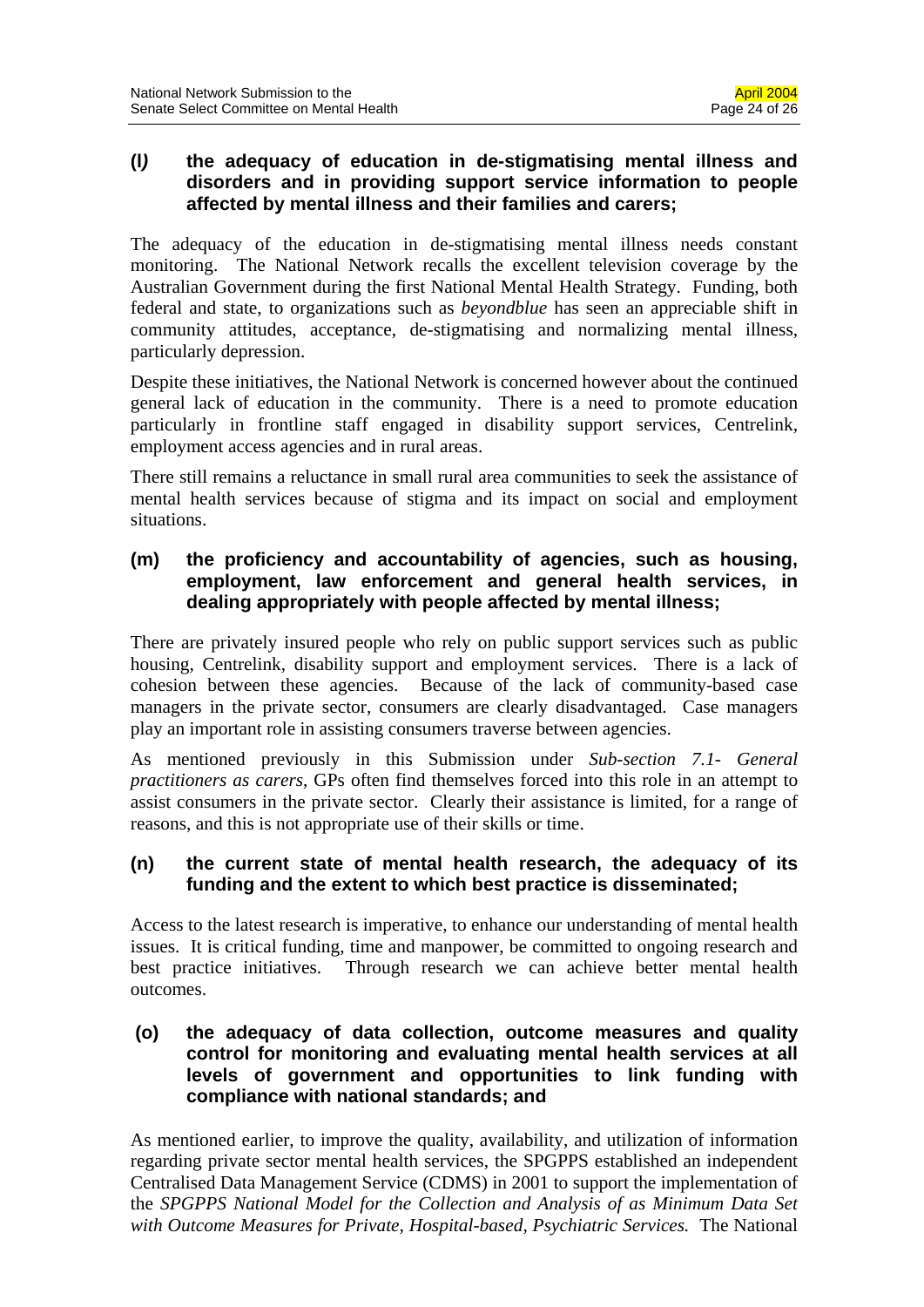Model has put in place systems for the routine collection of clinical data to enable the relative effectiveness of various models of mental health service delivery to be evaluated across 43 of the 46 Australian private Hospitals with psychiatric beds. There is, however, a piece of the picture missing. A nationally consistent, routinely collected *Consumer Perceptions of Care* measure is needed. The National Network strongly supports the development and introduction of such a measure for use in the private hospital-based setting.

In *Section 13 – National Standards for Mental Health Services* of this Submission, we discuss in greater detail the urgent need to review, amend and apply these Standards to **both** the public and private sector, and to reflect current service delivery in private hospitals with psychiatric beds.

### **(p) the potential for new modes of delivery of mental health care, including e-technology.**

Telepsychiatry is one way of providing care to consumers in regional and remote areas. Increasingly, private psychiatric hospitals are installing this technology, however the question remains as to who finances the set-up costs. The issue for private sector services is the lack of capital funds to allow private hospitals to install this technology.

There is real capacity in the private system for the adoption and use of e-technology. There is a good argument for the Australian Government to provide resources to cover the capital funding for this installation and ongoing availability*.* 

### **15 References**

- 1. Australian Institute of Health and Welfare (AIHW), *Australian Hospital Statistics 2002- 2003.*
- 2. Australian Government; *Mental health services in Australia 2003-2004*
- 3. Morris-Yates, A (2001) *SPGPPS National Model for the Collection and Analysis of a Minimum Data Set with Outcome Measures for Private, Hospital-based, Psychiatric Services*
- 4. Morris-Yates, A. (2004) *Report on the implementation of the Strategic Planning Group for Private Psychiatric Services (SPGPPS) National Model for the Collection and Analysis of a Minimum Data Set with Outcome Measures for Private, Hospital-based, Psychiatric Services, 1st July 2001 to 31 December 2003.*
- 5. Australian Government*, Health Act 1953*
- 6. SPGPPS and Australian Government, (2004) *"Guidelines for determining benefits for health insurance purposes for private patient hospital-based mental health care."*
- 7. Australian Government, The Royal Australian and New Zealand College of Psychiatrists, (2005) *Clinical Practice Guidelines*
- 8. Commonwealth of Australia, *National Mental Health Strategy*
- 9. *Commonwealth of Australia,* National Mental Health Plans 1,2, and 3
- 10. Access Economics, Canberra (2005) *Dementia Estimates and Projections: Australian States and Territories* for Alzheimer's Australia.